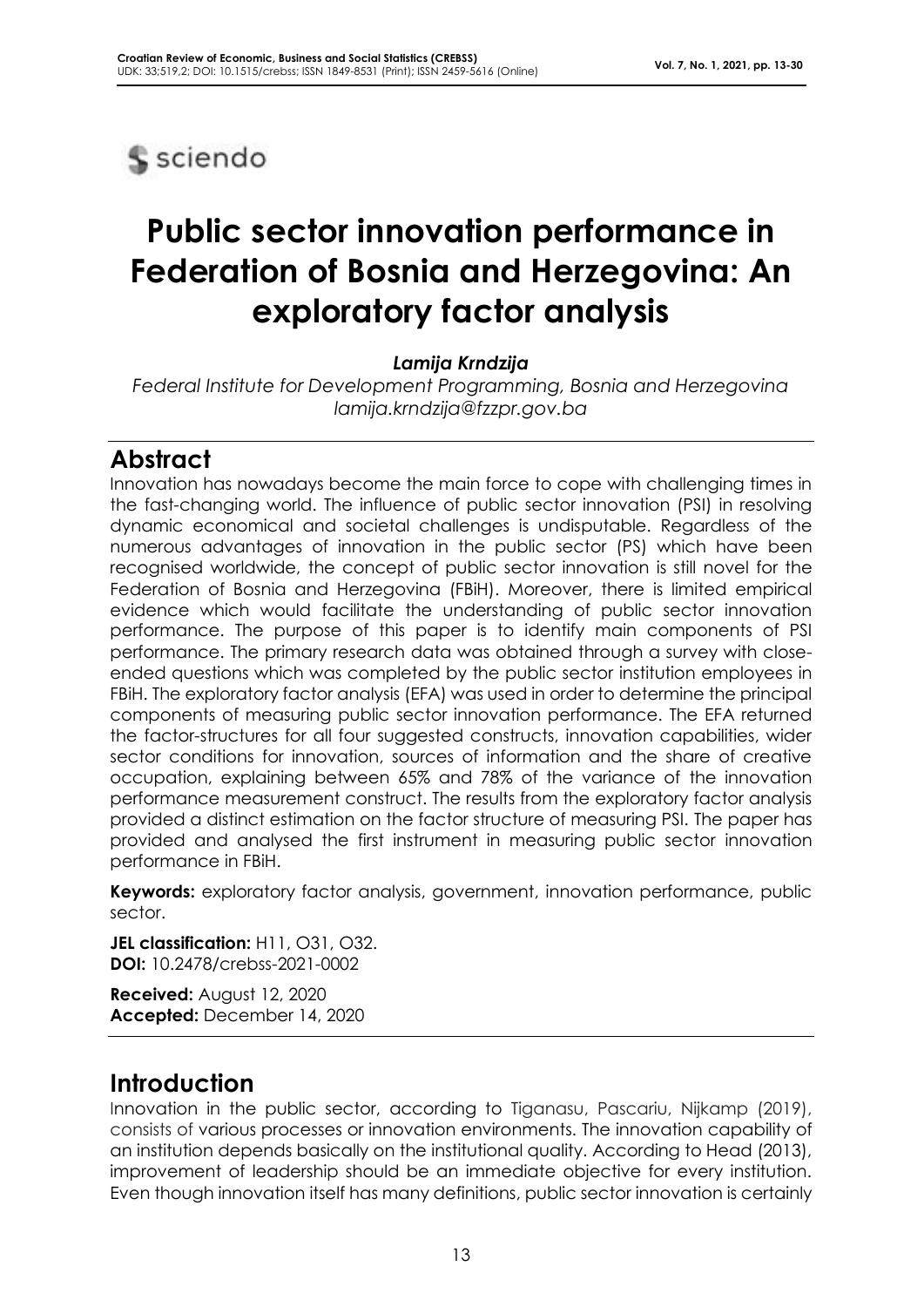connected to leadership and the application of a synergetic approach (Lewis, Ricard, Klijn, 2018). Innovation may not only be related to governmental effectiveness, but also to institutional and societal innovative behaviour, that in turn creates an innovation-oriented environment, or as Tiganasu, Pascariu, Nijkamp (2019) say, an innovation architecture.

Public sector institutions function in a bureaucracy framework which is limited by the budget constraints, and are, according to Bommert (2010) under constant pressure to resolve many challenges of the country. In this regard, public sector institutions have to be innovative and optimally use the resources in order to successfully fulfil the citizen's expectations. Furthermore, it is necessary to enhance the innovation capabilities of the public sector (PS), including its activities and performance. This is why it is crucial to embellish the understanding of public sector innovation (PSI) ecosystem.

There is currently a growing interest in measuring innovation performance of the public sector, which can mainly be associated with several initiatives within the European Union and Australia, as Audenaert et al. (2019) explain. When it comes to measuring innovation performance in the private sector, studies as Gittelman (2006), Kafouros et al. (2008), Lundvall, Nielsen (2007), Lin et al. (2011), have analysed and provided better understanding and knowledge in this regard. Nevertheless, as Bloch, Bugge (2013) underline, there is a lack of adequate and advanced studies in measuring PSI performance which additionally limits the knowledge on public sector innovation. Therefore, it is crucial to develop appropriate instruments for measuring PSI and to target the present knowledge gaps in this area.

The main contribution and aim of this paper is to develop a measuring instrument of PSI performance in the context of Federation of Bosnia and Herzegovina. According to Tiganasu, Pascariu, Nijkamp (2019) and Ramli, Abu-Hassan, Arifin (2017) the approach of evaluating public sector performance through perceptions is a broadly established approach, that is practiced by many international organisations and experts due to its high importance. Even though this approach exists in other countries, this is the first instrument of this kind developed in FBiH. In that regard, this primary research will provide an empirical support on the reliability and the identification of several factors of each construct and deepen the understanding on measuring public sector innovation performance in the current literature.

The main research method is exploratory factor analysis. The instrument will be based on four latent constructs, namely, innovation capabilities, wider sector conditions for innovation, sources of information and the share of creative occupation.

The first section of the paper outlines in detail the main characteristics of public sector innovation, the role which innovation has in enhancing public sector performance, and reviews several past studies which were analysing PSI performance. The following section describes the data and methods in the research. Finally, research results are presented and elaborated, with an emphasis on the main latent constructs of PSI performance. The paper ends with a summary of the main research findings and recommendations for further research.

### **Literature review**

When it comes to business performance, Armbruster et al. (2008) explain that institutional innovativeness is focal in terms of competitiveness. The institutional innovation facilitates and contributes to an efficient implementation of product and process innovation. Moreover, innovation directly impacts the competitive advantage of, especially in regards to productivity, quality, and flexibility which is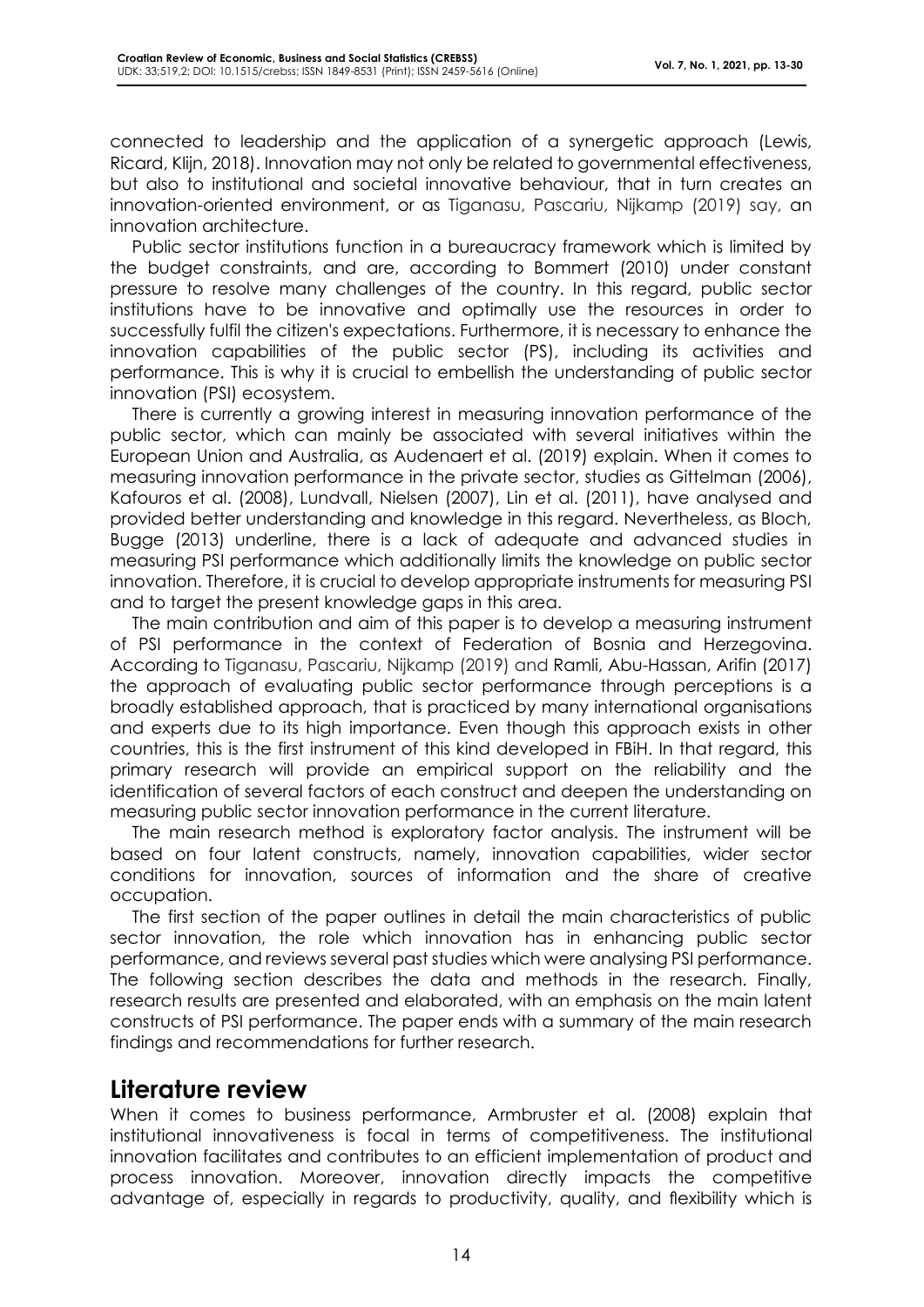enhanced in an institution. Damanpour, Schneider (2006) claim that innovation is usually regarded as a prerequisite of efficiency of any institution, and sometimes even the only mean to survive. Especially nowadays, under the challenging circumstances of increasing international competition, new demands for quality, and the ever fastdeveloping technology, innovation is a crucial mean in achieving competitive advantage and economic growth. Also, Damanpour, Schneider (2008) emphasise that innovation is the origin of development and growth of an institution.

According to Tiganasu, Pascariu, Nijkamp (2019) it is challenging to assess the real meaning of innovation in the public sector, as it is still not clear what public sector innovation encompasses in comparison to the private sector. Innovation is depending on the context, related to institutional architecture, products or processes. Consequently, the factors which impact the innovation culture and the creation of an innovation-oriented environment in the public sector have to be determined (Tiganasu, Pascariu, Nijkamp, 2019).

Mulgan, Albury (2003) define innovation as an essential activity of any public sector, through which it is possible to satisfy all citizen expectations and needs. Innovation in the PS is described as the creation of novel ideas, implementation of new approaches which aim to enhance the quality of public services, or simply creating value and providing a better answer to societal needs. Furthermore, innovation enhances the performance and efficiency of public services and decreases the costs.

Bailey (2002) claims that the government institutions and its activities comprise the public sector. In most cases, the public sector is associated to bureaucratic silos, accompanied by delays and inertia. Due to these slow dynamics, there is a great pressure on the public sector to embrace innovation in all processes. Sørensen, Torfing (2011) explain that the PS requires innovation more than ever before as it is steadily shifting to the provision of intangible public services.

The public sector has always, as Vigoda-Gadot et al. (2008) notice, coped to accomplish its ideals. Albury (2005) emphasises the increasing pressure which the public sector is experiencing, in the form of demands for greater efficiency, better performance, or more personalised services. These new circumstances require that the public sector offers services which are more appropriated to the society in general, but also not generic and more tailored to the individual. Furthermore, Ricard et al. (2017) underline that the institutions are pressured to convey more value on one unit of public money and to explore some novel approach in coping with the financial crisis or demographic changes.

Governments have recently realised that with innovation they can respond better to the many environmental and social challenges. Schot, Steinmueller (2018) explain that the long-existing issues as poverty, climate change, or pollution, are nowadays challenges and opportunities for governmental innovation. According to Schot, Steinmueller (2018), innovation enables the institutions in public sector to enhance the quality of life of their citizens and contributes to stronger communities through. Keping (2018) also claims with certainty that the prospective of any efficient public sector will rely on innovation.

Bartlett, Dibben (2002) mention the increasing fiscal pressure as one additional factor which forces the public sector to innovate and maximise the efficiency of public service provision which would enable them to do less, but still achieve better results. According to Audenaert et al. (2019) the importance of innovation in the public sector is also seen in the performance effect. Through innovation, public sector institutions can improve the quality of life for their citizens and make the communities stronger.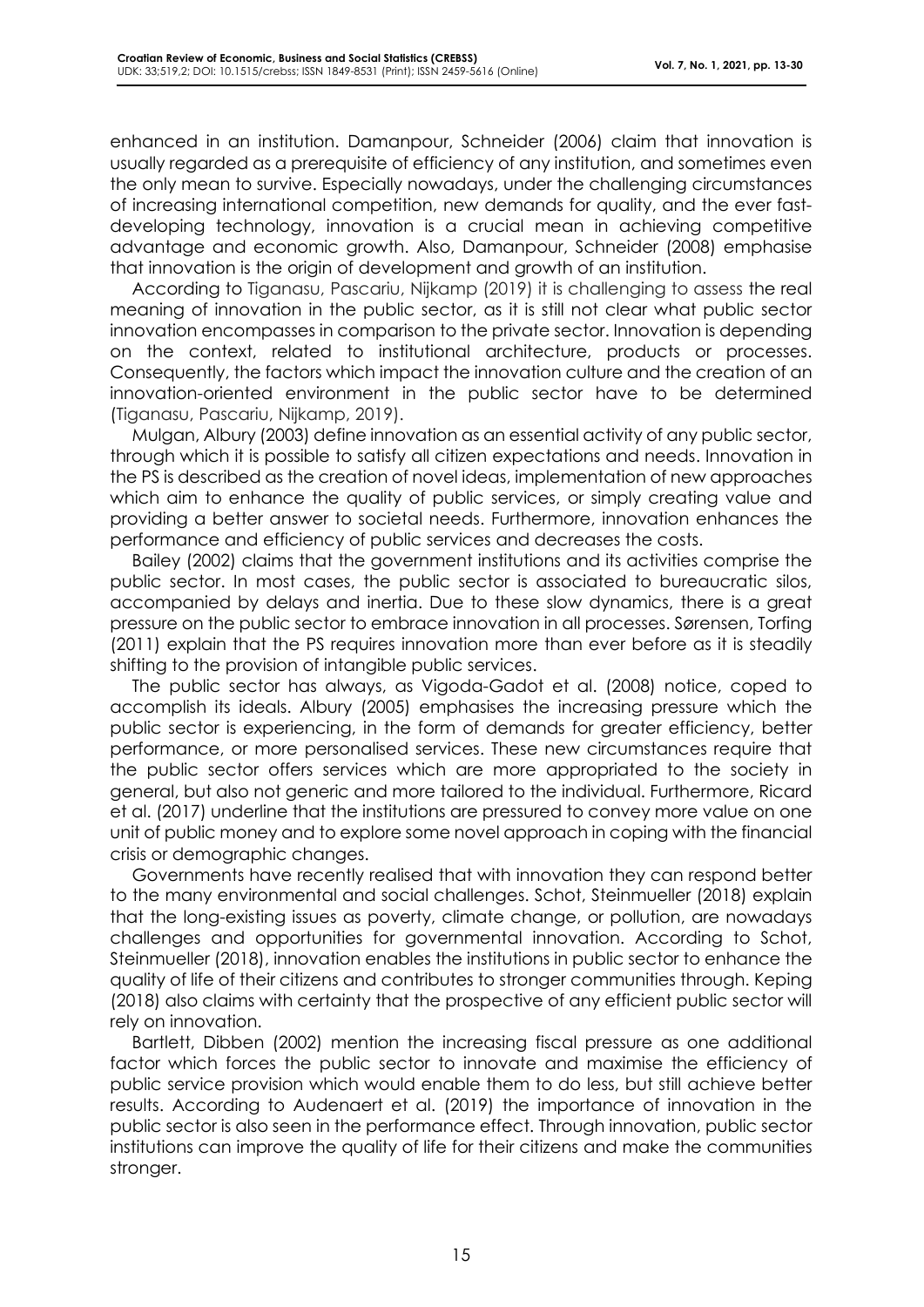Factors that can influence the innovation performance in the PS, as Taylor (2018) describes, encompass superior leadership and project management skills, networking and partnerships, and importantly the political and social engagement. Kurz, Hüsig, Dowling (2018) argue that innovation usually comes from higher-level employees in the public sector. According to Mongey (2013), the management is the one who supports innovation, improves people management, and the establishes a common entrepreneurial objective within the institution. The willingness and eagerness of the whole management is focal for the favourable implementation of innovation activities in the institution.

It is also indicated that an innovative idea can occur at any institutional level and from any employee. Hence, PSI should intend offer new opportunities for their employees and encourage their innovative behaviour. Even though motivation is for the most part intrinsic, it may not be neglected that it is highly dependent on the overall working environment which has to be open to innovation (Organization for Economic Cooperation and Development, 2017).

Mongey (2013) proposes rewards as one of the ways to effectively stimulate innovation. Hence, the management has a duty to offer the employees motivational rewards. PS institutions should inspire, encourage and appreciate their employees in innovating. Inspiration is, in most cases, intrinsic, but it is also highly dependent on the working environment, whereas opportunity refers mostly on the provision of trust and independence, and resources. Rivera-León, Simmonds, Roman (2012) explain that it is probable that innovation will occur in institutional cultures, which stimulate and provide rewards based on competencies and personal endeavour. Unfortunately, there are still many public sector institutions in which deficient improvement attempts are punished, so that many new ideas are prevented in the beginning due to a fear of failure.

Daglio, Gerson, Kitchen (2014) underline that searching and sharing information is essential for the improvement of innovation. Furthermore, Abukhait, Bani-Melhem, Zeffane (2019) explain that knowledge sharing includes a mutual exchange of task information and working expertise in which it enhances innovative employee behaviour and fosters critical thinking.

Mongey (2013) claims that every successful institution requires an overall understanding of the internal conditions affecting innovation. Bland et al. (2010) also emphasise that resources, talent and quality skills are necessary in order to place innovative ideas into practice. The support of the whole institutional structure is a key for a successful implementation of the innovative institutional activities. Furthermore, Andersen, Jakobsen (2018) claim that in order to understand the public sector performance, it is also important to consider the external factors, as the political pressure, horizontal factors as compliance pressures, citizen needs and others.

Tiganasu, Pascariu, Nijkamp (2019) claim that the simplest way of assessing the public sector performance is through the governmental capabilities to accomplish its objectives in a timely and efficient manner. Nevertheless, assessing the governmental performance in terms of innovation is very difficult, as there is a lack of basic theory. Some researchers evaluate performance through the indicators of output and outcome in some general areas of public sector policy, as for example in health, education, security or social welfare. Still, there is an issue in regards to an accurate quantification, especially in countries which have a weak institutional setting, and also a systematic assessment on the performance cannot be performed, as for many areas there is no genuine comparative data on all countries. Other researchers use secondary data or the survey-based approach in order to assess the performance by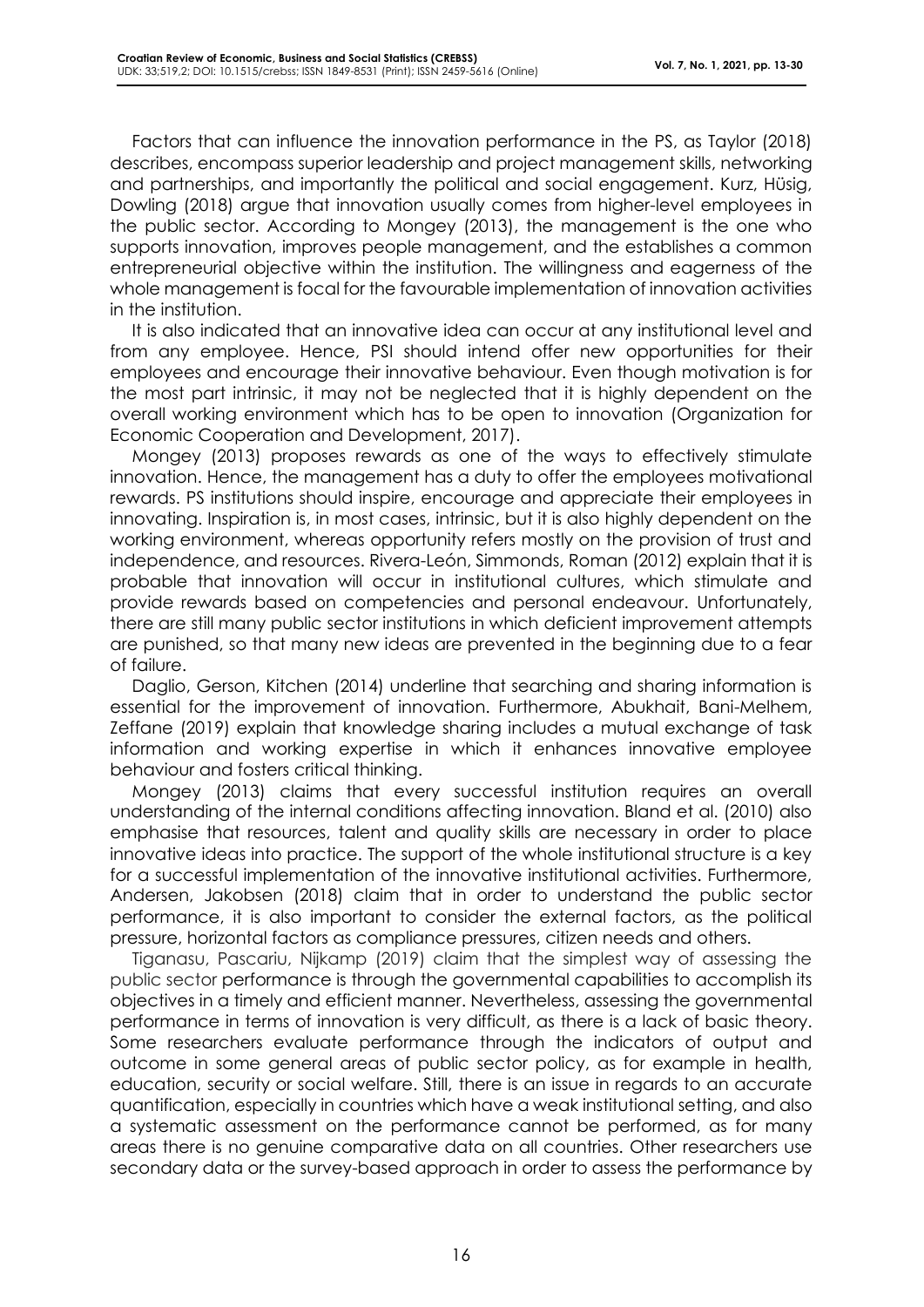combining the results obtained through surveys of citizens or companies (Tiganasu, Pascariu, Nijkamp, 2019).

The lack of innovation was a focal issue of many management researches during the 1990's that focused on the implementation of New Public Management (NPM). According to Vigoda-Gadot at al. (2008), one of the main PS changes of the NPM comprised the inclusion of market-based mechanisms, as for example, performance measurement tools. From this period and on, the interest about PSI has increased gradually, but most researches were still using case studies. As Hollanders, Arundel, Buligescu (2013) claim, the survey-based approach in examining public sector innovation is a rather new undertaking.

As time went by, according to Hollanders, Arundel, Buligescu (2013), the attention has moved to the application of innovation surveys. Some of the recently most important surveys on public sector innovation are the National Public Sector Innovation Index (NESTA) and Measuring Public Innovation in the Nordic countries (MEPIN) project. Hughes, Moore, Kataria (2011) explain that the NESTA surveyed the local government institutions in England. The MEPIN was implemented in the Nordic countries as a survey involving over 2000 regional and local government institutions. The methodology on measuring PSI was equally tackled by both surveys. NESTA analysed the present practices in England and overseas in regards to measuring PSI. Moreover, the paper resulted in three possible paths in developing a PSI index, a government research and development scoreboard, an innovation scoreboard and a multi-factor productivity index.

Various notable initiatives have happened in Europe and outside with the aim to enhance the understanding of public sector innovation and to examine the data collection tools, whether that has been the MEPIN, or the NESTA project from 2010. Nevertheless, Hollanders, Arundel, Buligescu (2013) emphasise that Europe requires more and enhanced data on PSI.

Two distinctive Innobarometer surveys were launched during the period of 2010 to 2012. Their main aim was to examine the influence of PS innovative activities on business performance. Even though the obtained information was useful, it offered only a snapshot view. Therefore, the latest European Public Sector Innovation Scoreboard (EPSIS) from 2013 is a rather exploratory analysis, established on definite available data and the information from previous Innobarometer studies. The overall results indicate that the PS in Europe is innovative but it still encounters a number of challenges and internal barriers which may impact the effectiveness of the government in general.

Beside the already mentioned studies, a very important questionnaire was distributed by the Australian Public Sector Innovation Indicators Project (APSII) which used the conceptual model in order to measure PSI in Australia. According to Australian Public Service Commission (APSC) (2012) the survey asked for five main types of innovation, the process innovations, investments in innovation, communication and policy innovations, product and service, and innovation strategies, and additionally asked for the examples of most and least successful innovation. Early results indicated that the respondents have difficulties in differentiating the five innovation types.

The contribution of this paper, with respect to other research, is the development of a measuring PSI performance instrument in FBiH which identifies several factors of each construct in accordance with prior reviewed research as of Andersen, Jakobsen (2018), Daglio, Gerson, Kitchen (2014), Kurz, Hüsig, Dowling (2018), Mongey (2013), Taylor (2018), and others. Finally, this research will deepen the understanding on measuring public sector innovation performance in the current literature.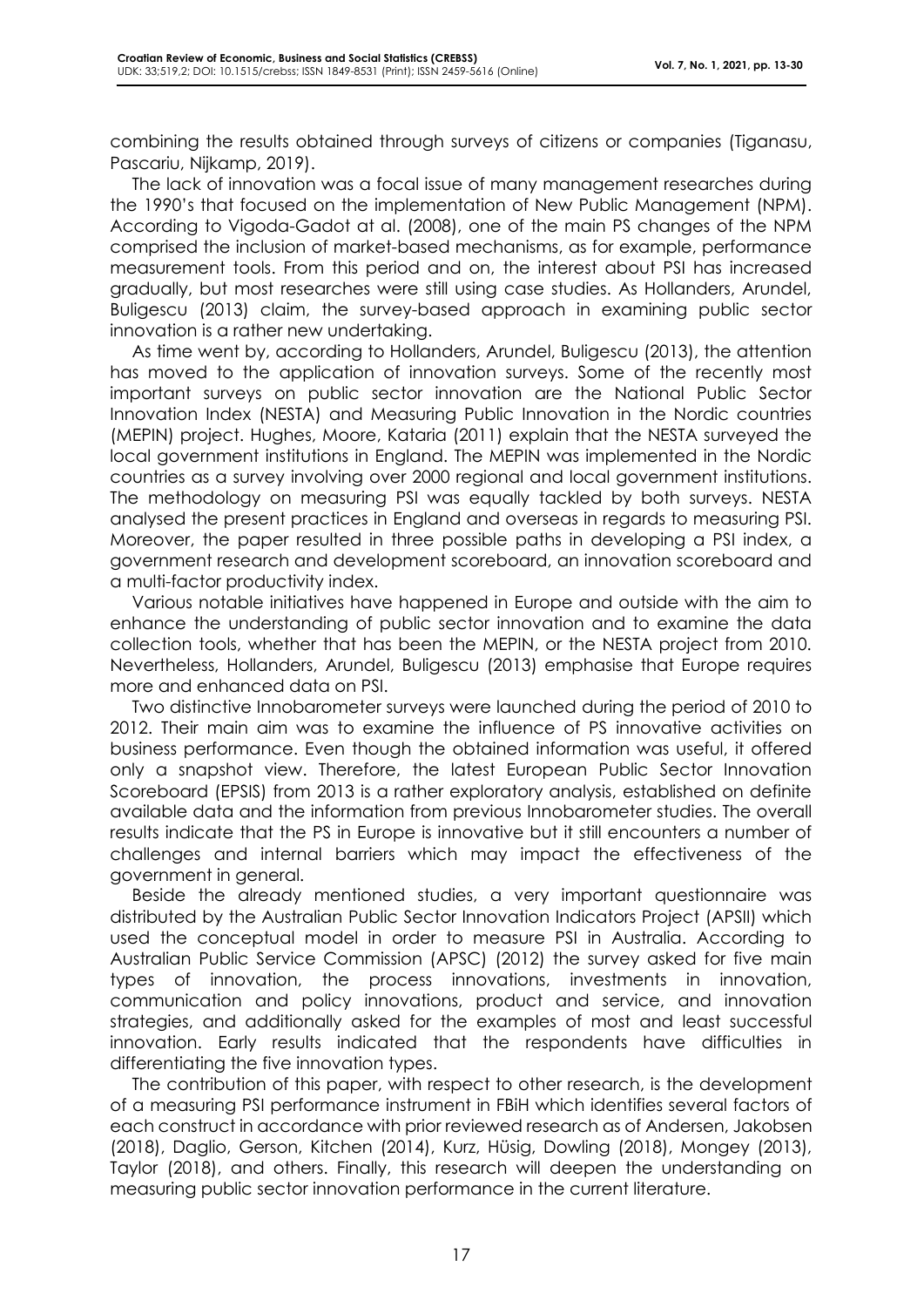## **Research methodology Data**

#### The instrument of measuring PSI performance was based on four latent constructs, namely, innovation capabilities, wider sector conditions for innovation, sources of information and the share of creative occupation. The first two constructs were adopted from Hughes, Moore, Kataria (2011) as part of an existing framework for measuring PSI in the United Kingdom. The innovation capability relates to the focal underpinning institutional capabilities which can sustainably impact innovation within an institution. Furthermore, wider sector conditions for innovation relate to factors which may either support or hinder innovation. The construct for sources of information was adopted from the APSC (2012), where this term refers to drawing on a wide range of information sources by which innovation can be successfully developed and implemented. Finally, the fourth construct was chosen following Hollanders, Arundel, Buligescu (2013). The share of creative occupation refers to an enabler from the point of human resources dimension and factors which contribute to their creativity that later impacts innovative behaviour. This "creative class" is said to foster an open, dynamic and professional environment.

The primary data was obtained through a survey with close-ended questions which was completed by the employees of the PS institutions in the Federation of Bosnia and Herzegovina (FBiH). The population for the analysis consisted of all PS institutions in FBiH, including 16 ministries, 2 agencies, and 11 institutes.

Fricker (2008) underlines that surveys which facilitate a mailing list-based sampling structure can be regarded in the same way as the traditional survey structures. Accordingly, random sampling is used in this research and solely the e-mail address from each unit in the sample is necessary. Furthermore, Fricker (2008) explains that such an approach is usually used for broad homogeneous groups which have publically available e-mail addresses, as the case of PS institutions. The focal criteria for the population in the paper is that the person is a PS employee in the FBiH. The minimal size of the sample was set at 200 participants, which is according to Hair et al. (2010) enough for a multivariate analysis.

In order to perform the research a five-level Likert scale was used in a range from 1 (absolutely do not agree) to 5 (absolutely agree), as well as in the range from 1 (absolutely hinder) to 5 (absolutely support). The survey questions were adopted from previously recognised articles (i.e. Fernandez, Moldogaziev, 2012, Lewis, Ricard, Klijn, 2018, Singh, Sarkar, 2019), and additionally, from existing measurement items found in the literature on measuring innovation (i.e. APSC, 2012, Hollanders, Arundel, Buligescu, 2013, Hughes, Moore, Kataria, 2011).

A sample survey was piloted on 30 e-mail addresses from the public sector in the FBiH five days before it was officially sent to all PS employees in FBiH. The validity and the comprehension of the questions was tested. The survey was sent in a form of a link over the email so that a direct feedback could be obtained. Based on the collected comments, a few corrections were made and some questions were accordingly rephrased.

Consequently, the final questionnaire was developed. It comprised of 25 items for measuring innovation capabilities, 12 items for wider public sector conditions for innovation, 10 items for measuring information sources, and 19 items for the share of creative occupation. The survey was sent on the 17<sup>th</sup> of July 2019, through the Lime Survey Software and it was open until the 3<sup>rd</sup> August 2019. During that period, 291 PS employees completed and submitted the questionnaire.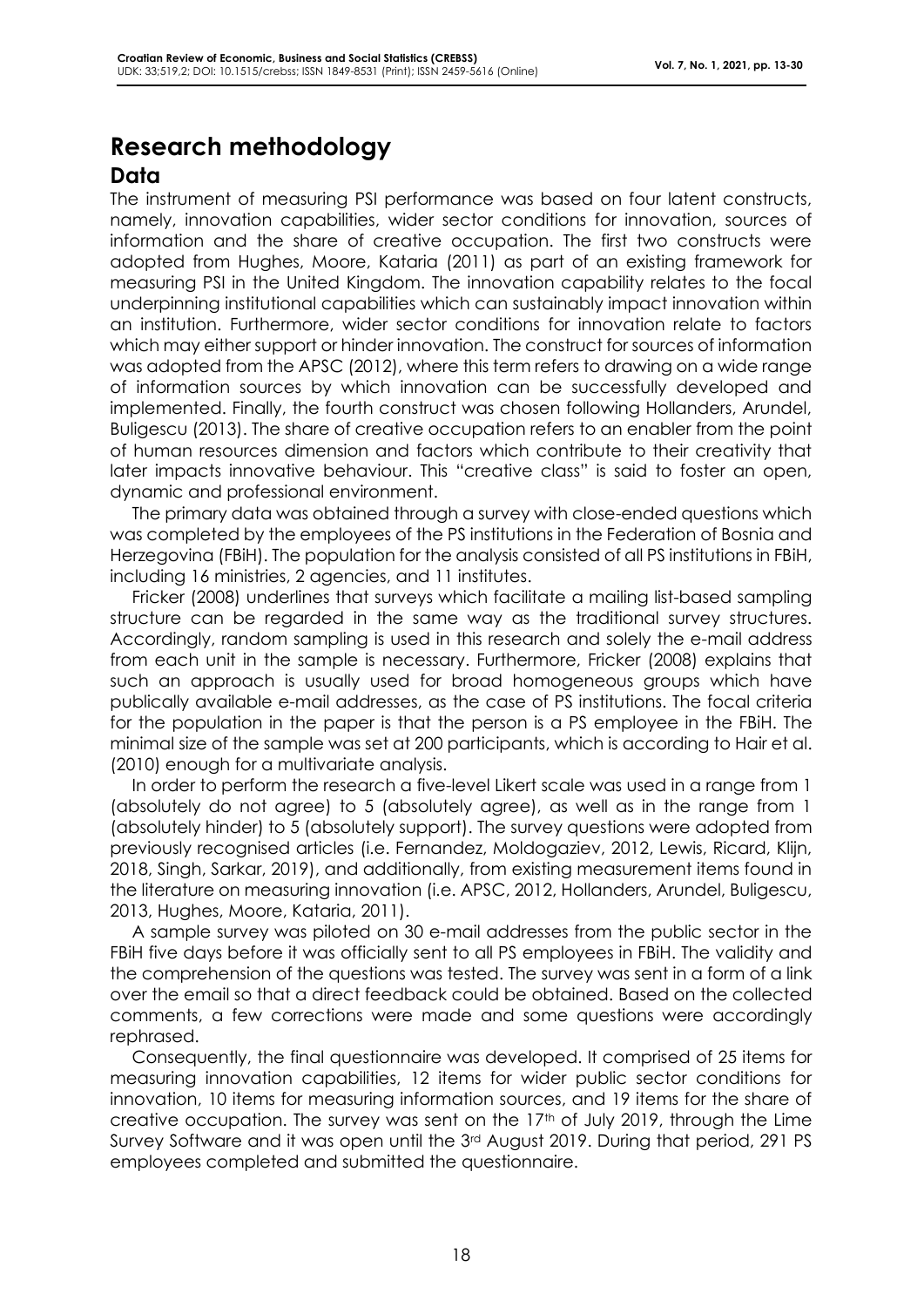### **Methods**

The exploratory factor analysis (EFA) was used in order to determine the principal components of measuring public sector innovation performance. Prior to that, some data from this research was missing as several employees have not submitted a response to certain questions, and this is not negligible. In that regard, a missing value analysis (MVA) was performed. There were in total 291 survey responses, and following Hair et al. (2010), all observations from the sample with more than 15% of missing data were excluded. After this step, 214 responses remained for the analysis, which represented an adequate sample size. When it comes to the analysis of data randomness, a Little MCAR test was used, in order to show if there is a significant difference between the observed sample of missing data and the sample of randomness. The test results (Chi-Square = 7118.787, df = 7082, Sig. = .377) showed a significant difference between the missing data, the sample, and the randomness sample. According to Hair et al. (2010), the missing data in the research is missing entirely at random which means that the variables are unrelated to other measured variables. Moreover, as the data was missing entirely at random, the missing values were inserted through regression imputation. Furthermore, in analysing the collected data, Hair et al. (2010) mention that extremely high or extremely low values in the sample, or the outliers, have to be identified. With the aim to identify any multivariate outliers, the Mahalanobis (D<sup>2</sup>) method was used. Mahalanobis D<sup>2</sup> measures the distance of each observation of a multidimensional space relative to the centre of the mean values of all observations by calculating the value of each observation regardless of the number of variables. Thus, the measure D $^2$  is divided by the number of variables included - D2/df, in order to identify outliers in the observed significance level of 0.005 or 0.001. The result of 0.0000056 – 1.0000000 was obtained, whereas the threshold, according to Hair et al. (2010), is 3.5. Therefore, it was concluded that there are no outliers and that also all observations can be used in the further analysis.

As already mentioned, the measurement scale validity was evaluated by using the exploratory factor analysis. Through this approach it was possible to condense a larger number of items into a smaller set, as suggested by Hair et al. (2010). The EFA was used to determine the appropriate number of latent factor structures and to analyse the number of fundamental factors in the set of items in each construct (Ramli, Abu-Hassan, Arifin, 2017). Furthermore, the purpose of EFA was to examine and identify the underlying factor structure for the observed variables, but without setting a preconceived structure on the outcome. Moreover, the results offered a clear estimation of the factor structure of variables.

According to Kline (2013), the exploratory factor analysis is effective in less mature areas of research, in which the underlying measurement questions are still not resolved. By using the SPSS 22, EFA was conducted in the way that initial extraction was performed, the number of factors to retain was determined, the rotation or transformation was done and finally the solution was interpreted and the factor scores were calculated. The EFA employed the principal component analysis (PCA) as the extraction method, and the Varimax rotation as a factor rotation method.

# **Results and Discussion**

According to Lattin, Carroll, Green (2003), the two main assumptions of a factor analysis, the multivariate normality and sampling adequacy, should be satisfied prior to extracting the factors in order to confirm the data suitability for the EFA. The Bartlett's test of sphericity determines the variables multivariate normality and is used to validate the hypothesis that a correlation matrix is an identity matrix. George,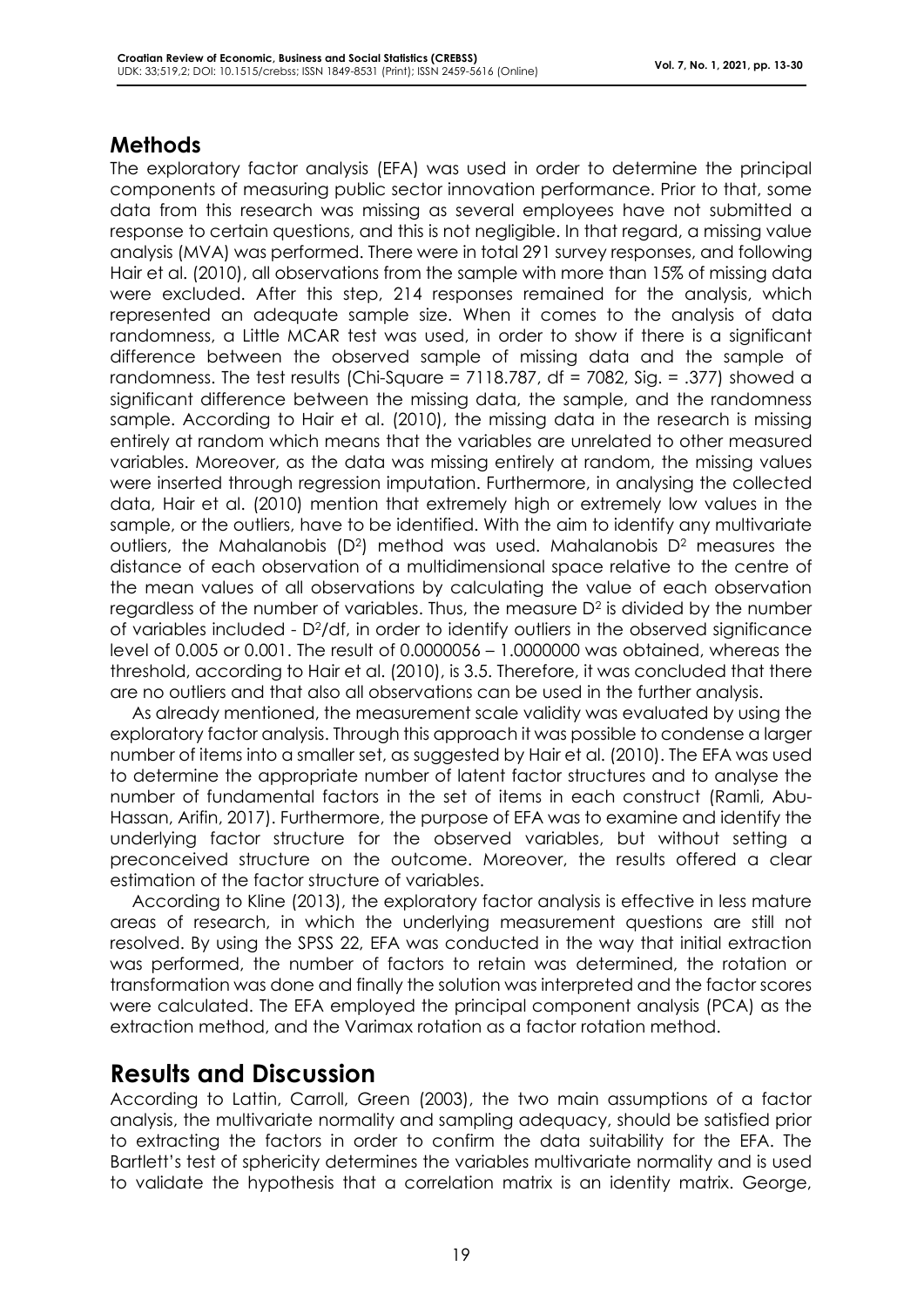Mallery (2016) emphasise that the aim of the KMO test is to assess the sampling adequacy or whether the values distribution is appropriate for the factor analysis.

Following Hair et al. (2010), the criteria in determining the number of factors and items was based on the three main principles. Firstly, the value of the Kaiser-Meyer-Olkin (KMO) test had to be above 0.60. Secondly, in order to verify whether the correlation between the variables is large enough for the factor analysis, the factor significant value of the Bartlett's test had to be below 0.001.

When it comes to the data analysis, firstly the adequacy of the data was tested by using the mentioned KMO and Bartlett's Test. The results in Table 1 show that the KMO measure of sampling adequacy for all four constructs is in the range between 0.840 and 0.918, meaning that the values are near 1.0 and significantly above the recommended threshold value. Moreover, the Bartlett's Test, with value of p equal to 0.000, is significant for all four constructs. Both results indicate that the data is adequate for conducting the factor analysis.

The overall results of the factor analysis for all four constructs are also presented in Table 1. The PCA for innovation capabilities extracted four component dimensions with eigenvalues more than 1.0, and these four components are able to explain 66.43% of the construct. In terms of the second construct, the PCA extracted two components with eigenvalues above 1.0, and stated that the cumulative capability of these components is able to explain 55.52% of the wider public sector conditions for innovation construct. The PCA of analysing the sources of information construct extracted two components with eigenvalues more than 1.0, explaining 65.88% of the construct. In terms of the share of creative occupation construct, the analysis extracted five component dimensions with initial eigenvalues exceeding 1.0 which are able to explain 77.53% of the construct.

| Construct                                        | KMO<br>Test<br>Result | <b>Bartlett's Test</b><br>Significant<br><b>Value Result</b> | Number of<br>Components<br>with Initial<br>Eigenvalues<br>more than<br>1.00 | Cumulative<br>Rotation<br>Sums of<br>Squared<br>Loading |
|--------------------------------------------------|-----------------------|--------------------------------------------------------------|-----------------------------------------------------------------------------|---------------------------------------------------------|
| <b>Innovation Capabilities</b>                   | 0.918                 | 0.000                                                        | 4                                                                           | 66.43%                                                  |
| Wider Public Sector Conditions<br>for Innovation | 0.879                 | 0.000                                                        | 2                                                                           | 55.52%                                                  |
| Sources of Information                           | 0.840                 | 0.000                                                        | $\overline{2}$                                                              | 65.88%                                                  |
| Share of Creative Occupation                     | 0.888                 | 0.000                                                        | 5                                                                           | 77.53%                                                  |

Source: Author's work.

With the EFA, two key steps were conducted, the factor extraction and the factor rotation which enhances the explanation of a factor solution as Pallant (2013) underlines. Principal component analysis was used as extraction method of the data as its main aim is to reduce and summarise the data, and define the factors, as recommended by Hair et al. (2010). The Varimax rotation was conducted in order to maximise the factor loadings variance and reduce the number of variables with high loadings over each other, following Pallant (2013). Finally, in order for an item to be included in every construct, the factor loading for each item had to be larger than 0.60.

The innovation capabilities construct was measured by using a five-level Likert scale which ranged from 1 (absolutely do not agree) to 5 (absolutely agree). The rotation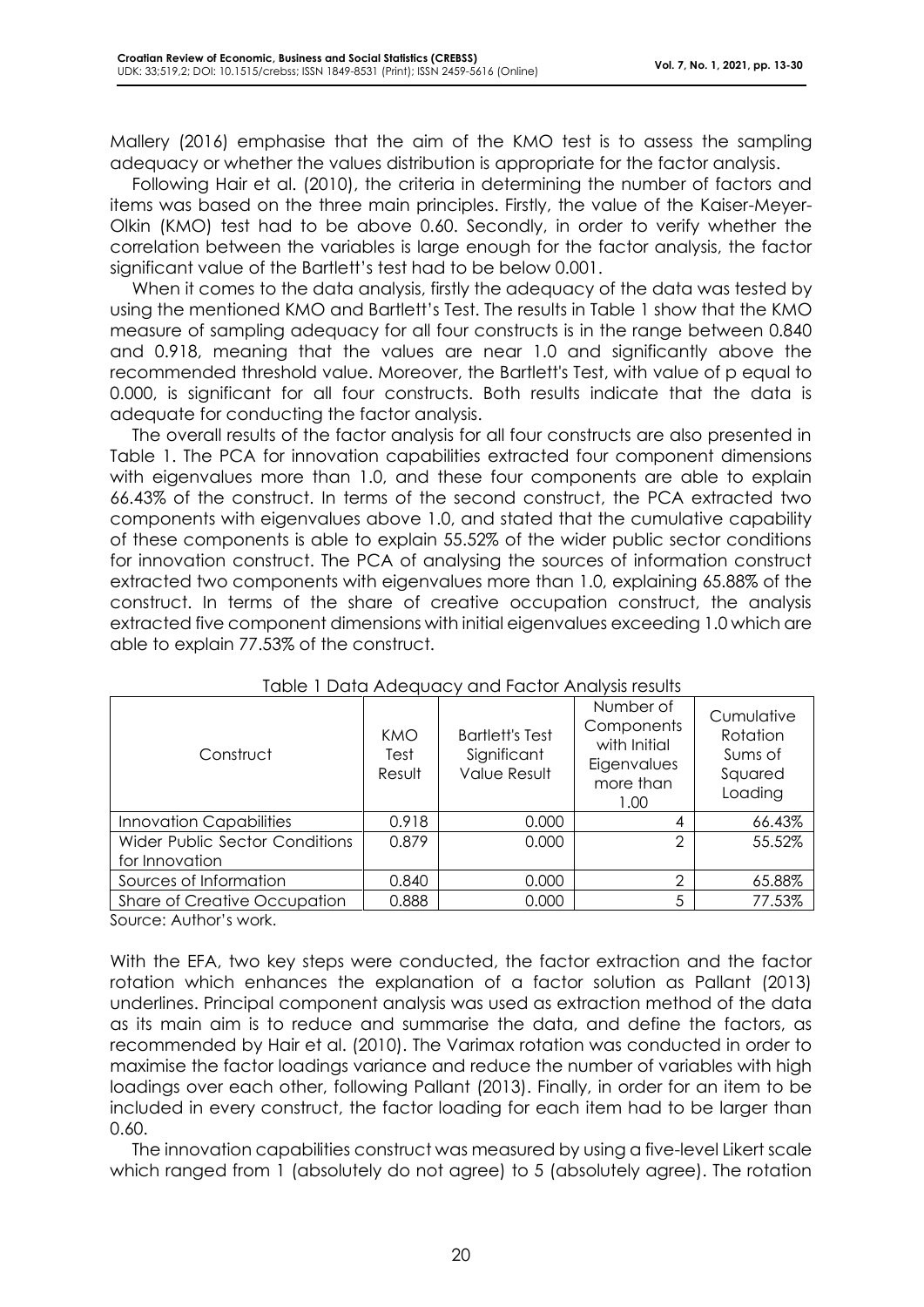converged in six iterations and the results of the reliability analysis for this construct are outlined in Table 2.

|                | <b>Rotted Component Matrix</b>                                                                                                     |           |                |       |       |  |  |
|----------------|------------------------------------------------------------------------------------------------------------------------------------|-----------|----------------|-------|-------|--|--|
| No.            |                                                                                                                                    | Component |                |       |       |  |  |
|                |                                                                                                                                    |           | $\overline{2}$ | 3     | 4     |  |  |
| $\mathbf{1}$   | I have enough resources (equipment and supplies) to<br>do my job                                                                   |           |                |       |       |  |  |
| $\overline{2}$ | I have the freedom to look for new technologies,<br>processes, techniques and / or ideas in the workplace                          |           | 0.592          |       |       |  |  |
| $\mathfrak{Z}$ | The expectations of the employees in the institution are<br>well-communicated (we know what is expected of us<br>in the workplace) |           | 0.603          |       |       |  |  |
| $\overline{4}$ | The current state of the institution is well communicated<br>by the manager                                                        |           |                |       |       |  |  |
| 5              | Employees at my institution are encouraged to<br>develop new ideas                                                                 |           | 0.772          |       |       |  |  |
| 6              | Employees receive fair and constructive feedback on<br>their new ideas                                                             |           | 0.793          |       |       |  |  |
| $\overline{7}$ | My manager shows confidence in my work                                                                                             | 0.747     |                |       |       |  |  |
| 8              | My manager sets goals appropriately                                                                                                | 0.808     |                |       |       |  |  |
| 9              | My manager encourages me to take risks, and it is<br>perfectly fine to go wrong in trying                                          | 0.741     |                |       |       |  |  |
| 10             | My manager encourages subordinates to do their best                                                                                | 0.844     |                |       |       |  |  |
| 11             | My manager talks optimistically about the future                                                                                   | 0.742     |                |       |       |  |  |
| 12             | My manager cites others to look at problems from<br>many different angles                                                          | 0.817     |                |       |       |  |  |
| 13             | My manager values employee contributions                                                                                           | 0.741     |                |       |       |  |  |
| 14             | My supervisor encourages subordinates to rethink their<br>ideas                                                                    | 0.827     |                |       |       |  |  |
| 15             | Promotions in my work unit are based on merit                                                                                      |           | 0.821          |       |       |  |  |
| 16             | Employees are rewarded for providing high quality<br>services                                                                      |           | 0.854          |       |       |  |  |
| 17             | At my institution, people are rewarded for new ideas<br>that work well                                                             |           | 0.830          |       |       |  |  |
| 18             | My efforts have been rewarded the way it should be                                                                                 |           | 0.729          |       |       |  |  |
| 19             | In the workplace, I am constantly looking for new<br>processes, techniques and / or new ideas for doing<br>work activities         |           |                | 0.751 |       |  |  |
| 20             | In the workplace, I promote and spread ideas to other<br>colleagues                                                                |           |                | 0.757 |       |  |  |
| 21             | I share the information I gained with my colleagues.                                                                               |           |                | 0.720 |       |  |  |
| 22             | I find it important that my colleagues know what I'm<br>working on.                                                                |           |                | 0.747 |       |  |  |
| 23             | I often communicate with a representative of a<br>business association                                                             |           |                |       | 0.865 |  |  |
| 24             | I often communicate with a leader of a medium or<br>large private company                                                          |           |                |       | 0.832 |  |  |
| 25             | I often communicate with an officer at another federal<br>institution                                                              |           |                |       | 0.618 |  |  |

| Table 2 Rotated Component Matrix for Innovation Capabilities |  |  |  |
|--------------------------------------------------------------|--|--|--|
|--------------------------------------------------------------|--|--|--|

Source: Author's work.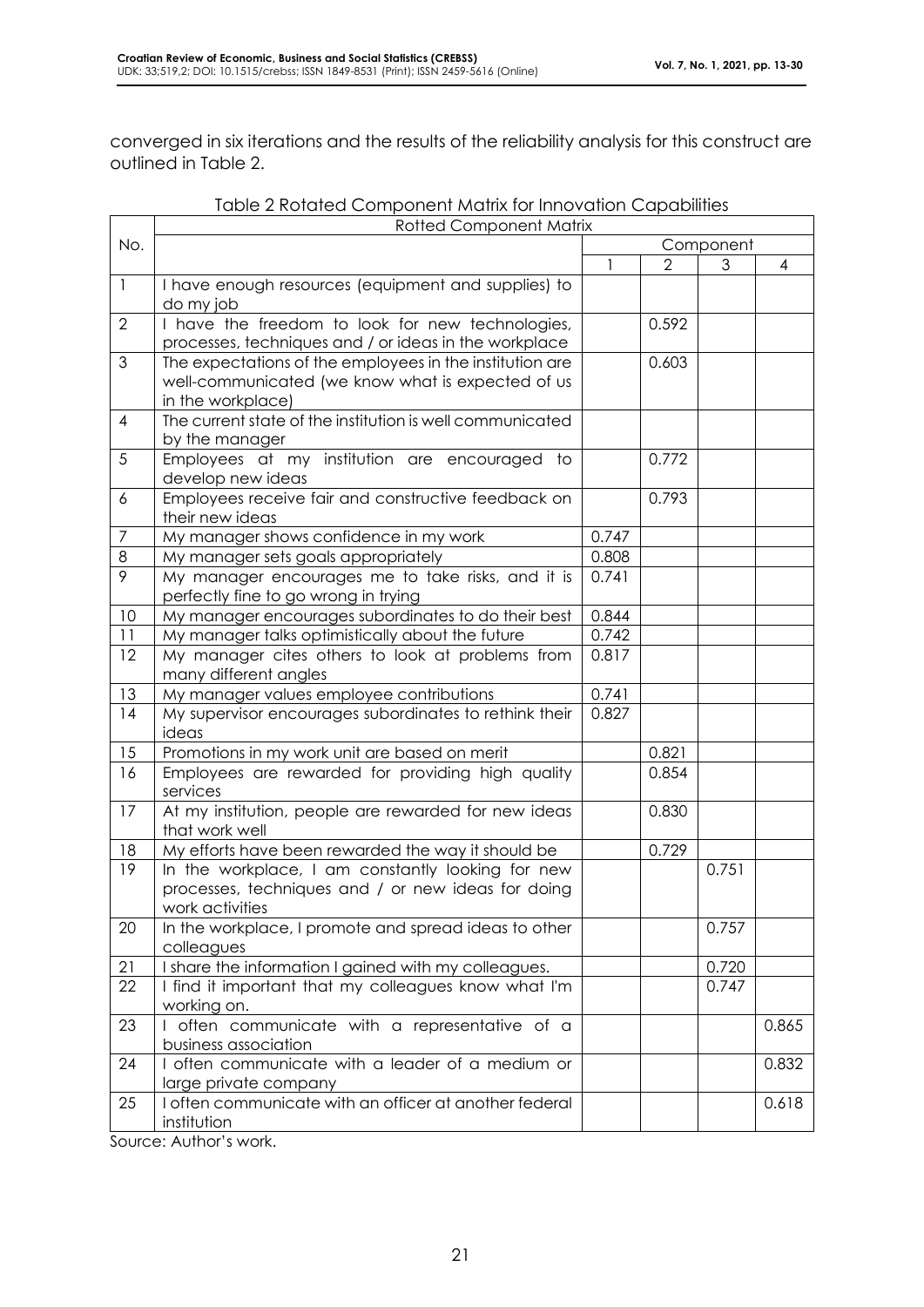The Table 2 showed the factor loadings of the innovation capabilities construct consisting of 25 items over four components, from number 1 to 4. In Table 3, on the next page, the final results of the construct can be seen, where items 7-14 belong to component 1, items 2, 3, 5, 6, 15-18 belong to component 2, items 19-22 belong to component 3, and items 23, 24 and 25 belong to component 4. Because of low factor loadings, two items were removed from the original 25 items.

According to Awang et al. (2015) a component with Cronbach's alpha of 0.6 or higher, indicates that the items of a particular component present a reliable internal consistency measure. The values of the Cronbach alpha for the sub-constructs 1 to 4 are 0.930, 0.947, 0.756 and 0.694, respectively, and the value for the consolidated four components is 0.925. It can be seen that the focal underpinning institutional capabilities which can sustainably impact innovation within an institution are in accordance with prior research made by Head (2013), Taylor (2018), Kurz, Hüsig, Dowling (2018), and Mongey (2013). In the case of FBiH these components are leadership, people management, proactiveness and networking.

| <u>rapie o Finaments or impovation Capabilities</u>                     |               |
|-------------------------------------------------------------------------|---------------|
|                                                                         | Cronbach      |
| <b>Items</b>                                                            | Alpha for the |
|                                                                         | Sub-Construct |
| <b>Component 1: Leadership</b>                                          | 0.930         |
| My manager shows confidence in my work                                  |               |
| My manager sets goals appropriately                                     |               |
| My manager encourages me to take risks, and it is perfectly fine to go  |               |
| wrong in trying                                                         |               |
| My manager encourages subordinates to do their best                     |               |
| My manager talks optimistically about the future                        |               |
| My manager cites others to look at problems from many different angles  |               |
| My manager values employee contributions                                |               |
| My supervisor encourages subordinates to rethink their ideas            |               |
| <b>Component 2: People Management</b>                                   | 0.947         |
| I have the freedom to look for new technologies, processes, techniques  |               |
| and/ or ideas in the workplace                                          |               |
| The expectations of the employees in the institution are well-          |               |
| communicated (we know what is expected of us in the workplace)          |               |
| Employees at my institution are encouraged to develop new ideas         |               |
| Employees receive fair and constructive feedback on their new ideas     |               |
| Promotions in my work unit are based on merit                           |               |
| Employees are rewarded for providing high quality services              |               |
| At my institution, people are rewarded for new ideas that work well     |               |
| My efforts have been rewarded the way it should be                      |               |
| <b>Component 3: Proactiveness</b>                                       | 0.756         |
| In the workplace, I am constantly looking for new processes, techniques |               |
| and / or new ideas for doing work activities                            |               |
| In the workplace, I promote and spread ideas to other colleagues        |               |
| I share the information I gained with my colleagues.                    |               |
| I find it important that my colleagues know what I'm working on.        |               |
| <b>Component 4: Networking</b>                                          | 0.694         |
| often communicate with a representative of a business association       |               |
| often communicate with a leader of a medium or large private company    |               |
| often communicate with an officer at another federal institution        |               |
| <b>Cronbach Alpha for the Construct</b>                                 | 0.925         |

#### Table 3 Final Items of Innovation Capabilities

Source: Author's work.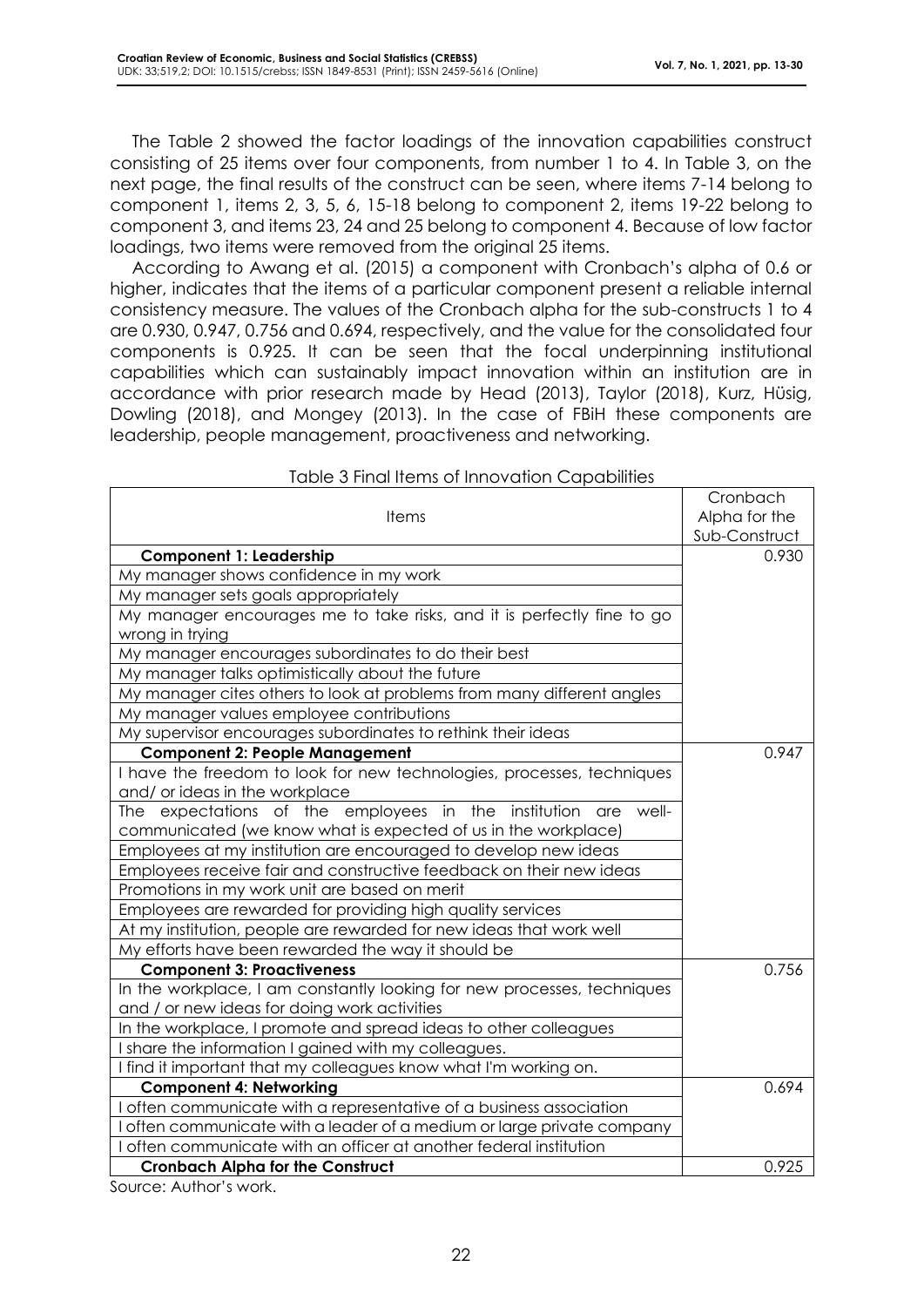The descriptive statistics for the Innovation Capabilities construct are presented in Table 4. The variables were computed as means so that they have the same scale (from 1 to 5) as the input variables. Accordingly, it may be concluded that "Proactiveness" is rated the best, while "People Management" is rated worst.

|                                | N   | Min | Max | Mean | Std.<br>deviation |
|--------------------------------|-----|-----|-----|------|-------------------|
| Component 1: Leadership        | 214 |     |     | 3.78 | 1.03              |
| Component 2: People Management | 214 |     |     | 2.73 | 1.10              |
| Component 3: Proactiveness     | 214 | 75  |     | 3.91 | 0.67              |
| Component 4: Networking        | 214 |     |     | 2.81 |                   |

| Table 4 Descriptive statistics for Innovation Capabilities |  |  |
|------------------------------------------------------------|--|--|
|------------------------------------------------------------|--|--|

Source: Author's work.

The wider public sector conditions for innovation construct was measured by using a five-level Likert scale which ranged from 1 (absolutely hinder) to 5 (absolutely support). The rotation converged in three iterations and the results of the reliability analysis for this construct are outlined in Table 5.

|               | <b>Rotated Component Matrix</b>                |           |       |  |  |  |
|---------------|------------------------------------------------|-----------|-------|--|--|--|
| No.           |                                                | Component |       |  |  |  |
|               |                                                |           | 2     |  |  |  |
|               | Annual budget                                  |           |       |  |  |  |
| $\mathcal{P}$ | Salary and promotion system                    | 0.766     |       |  |  |  |
| 3             | Values and culture of the executive management | 0.729     |       |  |  |  |
| 4             | Institutional structure                        | 0.759     |       |  |  |  |
| 5             | Quality of ideas coming from the employees     |           |       |  |  |  |
| 6             | Values and culture of the politicians          | 0.778     |       |  |  |  |
| 7             | Quality of the policy proposals                | 0.761     |       |  |  |  |
| 8             | National government pressure on the FBiH       | 0.666     |       |  |  |  |
| 9             | EU directives                                  |           | 0.666 |  |  |  |
| 10            | Economic crisis                                | 0.654     |       |  |  |  |
| 11            | Media attention                                |           | 0.703 |  |  |  |
| 12            | Citizen involvement                            |           |       |  |  |  |

Table 5 Rotated Component Matrix for Wider Sector Conditions

Source: Author's work.

The factor loadings of 12 items of this construct fall under two main components. In Table 6 it can be seen that items 2-4, 6-8 and 10 belong to component 1, and items 9, 11 and 12 belong to component 2. Due to low factor loadings, items 1 and 5 were dropped. The Cronbach alpha value for component 1 is 0.891 and 0.608 for component 2, while the consolidated value also exceeds the minimum and equals 0.878. Furthermore, in Table 6, it can be noticed that the factors which may either support or hinder innovation can be internal and external which was also supported by Mongey (2013), Bland et al. (2010), and Andersen, Jakobsen (2018).

The descriptive statistics for the Wider Sector Conditions construct are presented in Table 7. Accordingly, it may be concluded that "External" is rated the best, while "Internal" is rated worst.

The construct for sources of information was measured by using a five-level Likert scale which ranged from 1 (absolutely do not agree) to 5 (absolutely agree). The rotation converged in three iterations and the results of the reliability analysis for this construct are outlined in Table 8.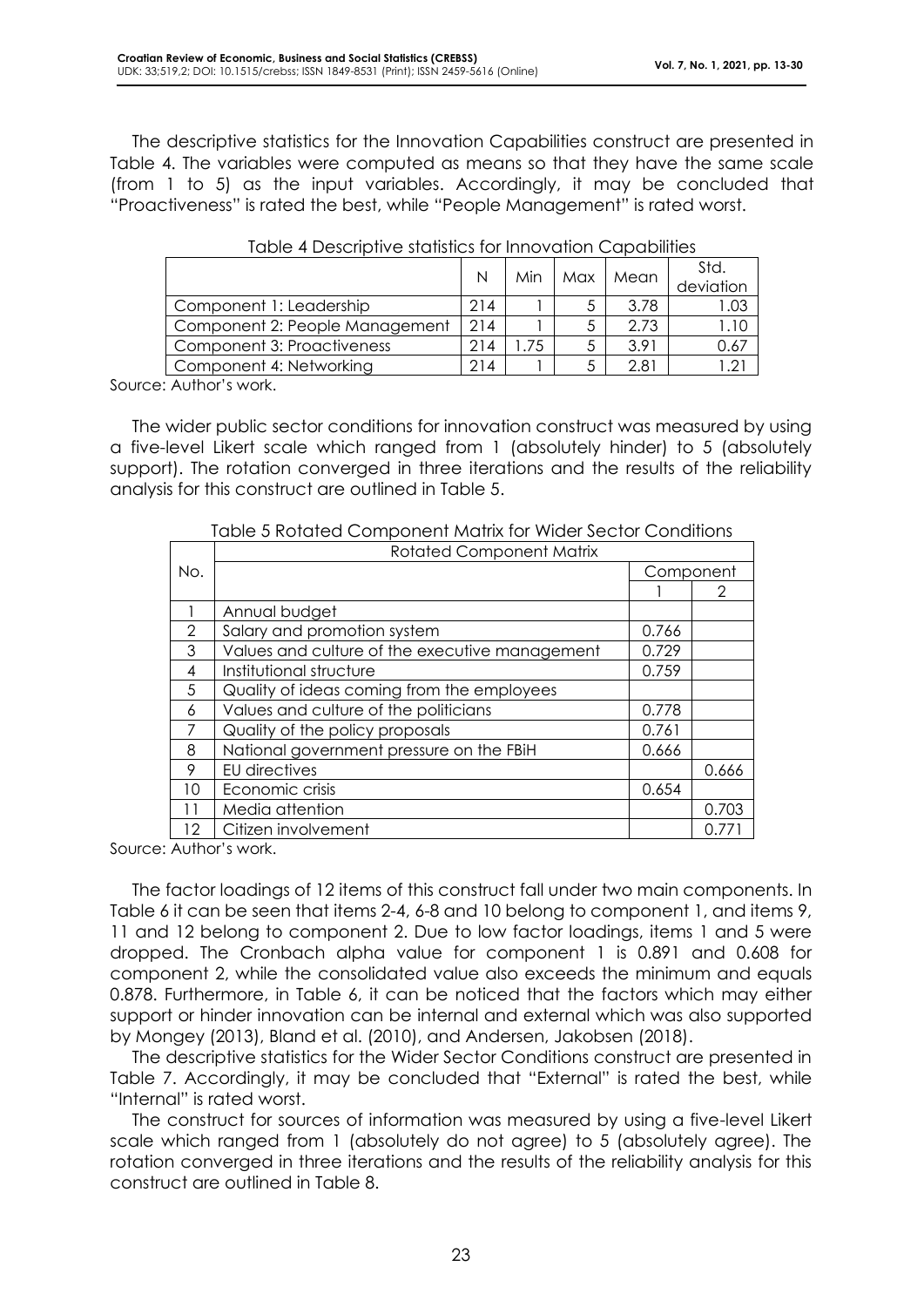| Cronbach Alpha<br>for the Sub-Construct |
|-----------------------------------------|
| 0.891                                   |
|                                         |
|                                         |
|                                         |
|                                         |
|                                         |
|                                         |
|                                         |
| 0.608                                   |
|                                         |
|                                         |
|                                         |
| በ ጸ7ዖ                                   |
|                                         |

#### Table 6 Final Items for Wider Sector Conditions

Source: Author's work.

#### Table 7 Descriptive statistics for Wider Sector Conditions

|                       |  |  | Max | Mean | Std. deviation |  |
|-----------------------|--|--|-----|------|----------------|--|
| Component 1: Internal |  |  |     | 2.81 |                |  |
| Component 2: External |  |  |     | ാ ററ |                |  |
|                       |  |  |     |      |                |  |

Source: Author's work.

#### Table 8 Rotated Component Matrix for Sources of Information

|                | <b>Rotated Component Matrix</b>                                     |       |       |  |
|----------------|---------------------------------------------------------------------|-------|-------|--|
| No.            | Component                                                           |       |       |  |
|                |                                                                     |       |       |  |
|                | I have enough information about my institution's current activities |       | 0.741 |  |
| $\mathcal{P}$  | In due time, I receive relevant work information from my supervisor |       | 0.902 |  |
| 3              | get complete and accurate information all the time                  |       | 0.872 |  |
| $\overline{4}$ | The frequency of communication between the supervisor and           |       | 0.849 |  |
|                | myself is excellent, i.e. I get regular job instructions            |       |       |  |
| 5              | I like to be fully informed of what my colleagues know              | 0.642 |       |  |
| 6              | When I need some knowledge, I ask my colleagues about it            | 0.801 |       |  |
|                | I regularly inform my colleagues about what I am working on         | 0.771 |       |  |
| 8              | When I have learned something new, I have made sure my              | 0.811 |       |  |
|                | colleagues learned about it                                         |       |       |  |
| 9              | ask my colleagues about their skills when I want to learn something | 0.811 |       |  |
| 10             | When a colleague is good at something, I ask him to teach me        | 0.803 |       |  |

Source: Author's work.

The factor loadings of ten items of this construct fall under two main components. In Table 9 it can be seen that items 1-4 belong to component 1, and items 5-10 belong to component 2. No items were dropped for sources of information. The Cronbach alpha value for component 1 is 0.869 and 0.866 for component 2, while the consolidated value equals 0.832. Moreover, it can be noticed that the two components of sources of information, following Daglio, Gerson, Kitchen (2014), Abukhait, Bani-Melhem, Zeffane (2019), may be named as receiving information and searching for it.

The descriptive statistics for the Sources of Information construct are presented in Table 10. Accordingly, it may be concluded that "Searching Information" is rated the best, while "Receiving Information" is rated worst.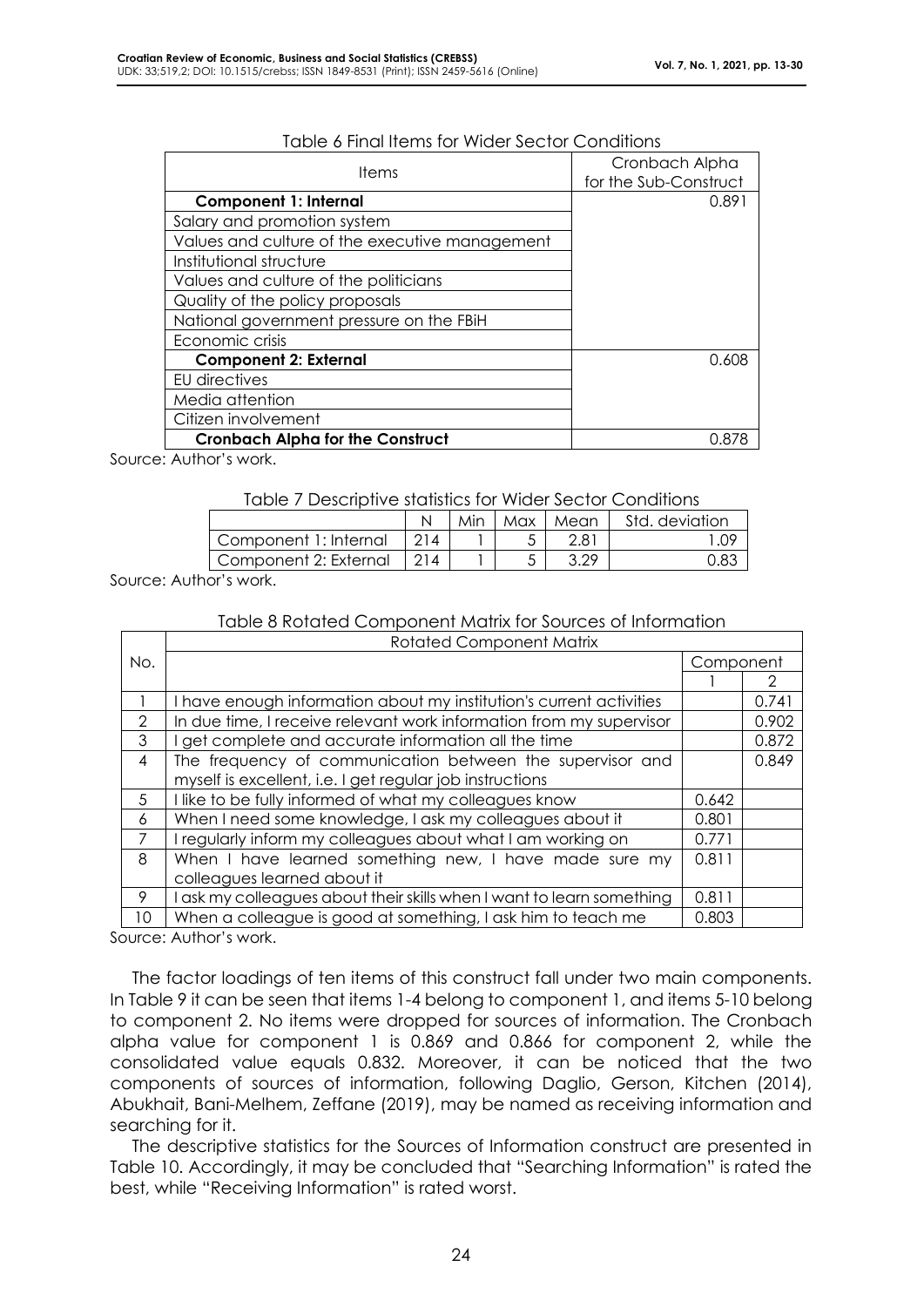|                                                                     | Cronbach      |
|---------------------------------------------------------------------|---------------|
| <b>Items</b>                                                        | Alpha for the |
|                                                                     | Sub-Construct |
| <b>Component 1: Receiving Information</b>                           | 0.869         |
| I have enough information about my institution's current activities |               |
| In due time, I receive relevant work information from my supervisor |               |
| get complete and accurate information all the time                  |               |
| The frequency of communication between the supervisor and myself is |               |
| excellent, i.e. I get regular job instructions                      |               |
| <b>Component 2: Searching Information</b>                           | 0.866         |
| I like to be fully informed of what my colleagues know              |               |
| When I need some knowledge, I ask my colleagues about it            |               |
| I regularly inform my colleagues about what I am working on         |               |
| When I have learned something new, I have made sure my colleagues   |               |
| learned about it                                                    |               |
| ask my colleagues about their skills when I want to learn something |               |
| When a colleague is good at something, I ask him to teach me        |               |
| <b>Cronbach Alpha for the Construct</b>                             | 0.832         |

#### Table 9 Final Items for Sources of Information

Source: Author's work.

#### Table 10 Descriptive statistics for Sources of Information

|                                          | Min |  | Max   Mean   Std. deviation |
|------------------------------------------|-----|--|-----------------------------|
| Component 1: Receiving Information   214 |     |  |                             |
| Component 2: Searching Information   214 |     |  |                             |
|                                          |     |  |                             |

Source: Author's work.

The construct for the share of creative occupation was measured by using a fivelevel Likert scale which ranged from 1 (absolutely do not agree) to 5 (absolutely agree). The rotation converged in six iterations and the results of the reliability analysis for this construct are outlined in Table 11.

The factor loadings of 19 items for share of creative occupation fall under five main components. In Table 12 it can be seen that items 7, 12-14 belong to component 1, items 8-11 belong to component 2, items 16-19 belong to component 3, items 4, 5 and 6 belong to component 4 and item 2 and 3 belong to component 5. Due to low factor loading, items 1 and 15 were removed. The values of the Cronbach alpha for the subconstructs 1 to 5 are 0.929, 0.929, 0.848, 0.873 and 0.864, respectively, and the value for the consolidated five components is 0.910. It may be noticed that the final components of share of creative occupation, which follow the research if Mongey (2013), and Rivera-León, Simmonds, Roman (2012), are appreciation, inspiration, personal proactiveness, trust and independence, and competencies.

The descriptive statistics for the Share of Creative Occupation construct are presented in Table 13. Accordingly, it may be concluded that "Competencies" is rated the best, while "Appreciation" is rated worst.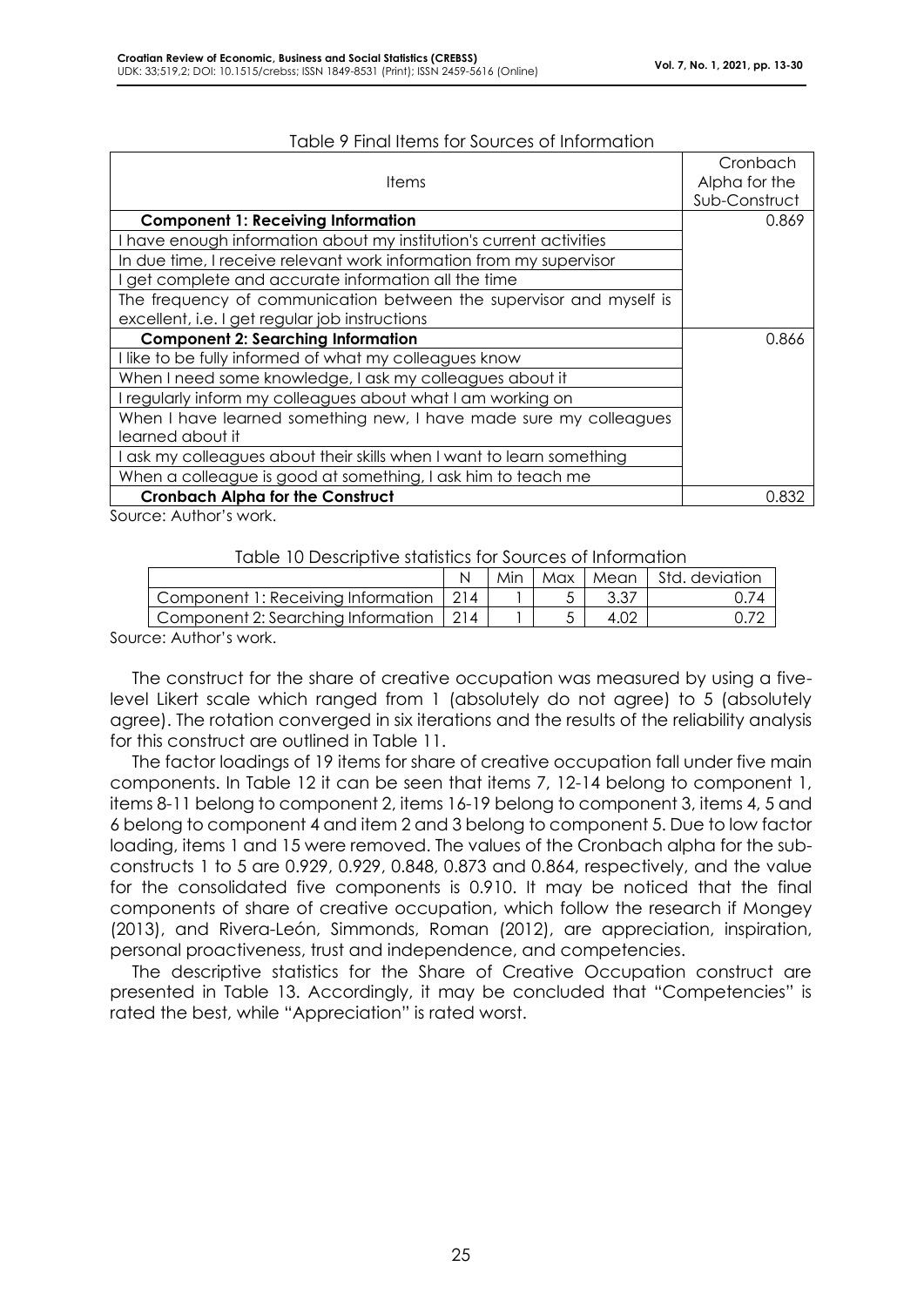|                | <b>Rotated Component Matrix</b>                                                              |       |       |           |       |       |
|----------------|----------------------------------------------------------------------------------------------|-------|-------|-----------|-------|-------|
| No.            |                                                                                              |       |       | Component |       |       |
|                |                                                                                              |       | 2     | 3         | 4     | 5     |
|                | The job I do is very important to me                                                         |       |       |           |       |       |
| $\overline{2}$ | I feel competent to perform the tasks                                                        |       |       |           |       | 0.914 |
| $\overline{3}$ | I am confident in my own abilities and skills necessary to perform                           |       |       |           |       | 0.866 |
|                | the assigned tasks                                                                           |       |       |           |       |       |
| $\overline{4}$ | I have the authority to make the necessary decisions to do my job<br>well                    |       |       |           | 0.803 |       |
| 5              | My supervisor trusts me and allows me to make the right decisions<br>at work                 |       |       |           | 0.763 |       |
| 6              | I have opportunities for independence and freedom in how I do<br>my job                      |       |       |           | 0.791 |       |
| 7              | Creative work is appreciated and recognized in my institution                                | 0.763 |       |           |       |       |
| 8              | My manager or supervisor serves as a good role model                                         |       | 0.815 |           |       |       |
| 9              | can talk freely and openly with my manager                                                   |       | 0.799 |           |       |       |
| 10             | My manager builds the identity and morale of the team                                        |       | 0.819 |           |       |       |
| 11             | My manager inspires confidence with his arguments                                            |       | 0.798 |           |       |       |
| 12             | Advancement in a position depends on how well the employees<br>do their job                  | 0.872 |       |           |       |       |
| 13             | The rewards in my work unit depend on how well the employees<br>do their job                 | 0.900 |       |           |       |       |
| 14             | Creativity and innovation are rewarded                                                       | 0.889 |       |           |       |       |
| 15             | get timely praise for my ideas/ work                                                         |       |       |           |       |       |
| 16             | I have creative ideas at work all the time                                                   |       |       | 0.799     |       |       |
| 17             | In the workplace, I try to implement new ideas                                               |       |       | 0.850     |       |       |
| 18             | In the workplace, I develop adequate plans and schedules to                                  |       |       | 0.852     |       |       |
|                | implement new ideas                                                                          |       |       |           |       |       |
| 19             | In the workplace, I am able to try new ways to solve the problems<br>encounter while working |       |       | 0.670     |       |       |

Source: Author's work.

#### Table 12 Final Items for Share of Creative Occupation

| <b>Items</b>                                                                        | Cronbach<br>Alpha for the<br>Sub-Construct |
|-------------------------------------------------------------------------------------|--------------------------------------------|
| <b>Component 1: Appreciation</b>                                                    | 0.929                                      |
| Creative work is appreciated and recognized in my institution                       |                                            |
| Advancement in a position depends on how well the employees do their job            |                                            |
| The rewards in my work unit depend on how well the employees do their job           |                                            |
| Creativity and innovation are rewarded                                              |                                            |
| <b>Component 2: Inspiration</b>                                                     | 0.929                                      |
| My manager or supervisor serves as a good role model                                |                                            |
| can talk freely and openly with my manager                                          |                                            |
| My manager builds the identity and morale of the team                               |                                            |
| My manager inspires confidence with his arguments                                   |                                            |
| <b>Component 3: Personal proactiveness</b>                                          | 0.848                                      |
| I have creative ideas at work all the time                                          |                                            |
| In the workplace, I try to implement new ideas                                      |                                            |
| In the workplace, I develop adequate plans and schedules to implement new ideas     |                                            |
| In the workplace, I am able to try new ways to solve the problems I encounter while |                                            |
| working                                                                             |                                            |
| Component 4: Trust & independence                                                   | 0.873                                      |
| I have the authority to make the necessary decisions to do my job well              |                                            |
| My supervisor trusts me and allows me to make the right decisions at work           |                                            |
| I have opportunities for independence and freedom in how I do my job                |                                            |
| <b>Component 5: Competencies</b>                                                    | 0.864                                      |
| I feel competent to perform the tasks                                               |                                            |
| am confident in my own abilities and skills necessary to perform the assigned tasks |                                            |
| <b>Cronbach Alpha for the Construct</b>                                             | 0.910                                      |

Source: Author's work.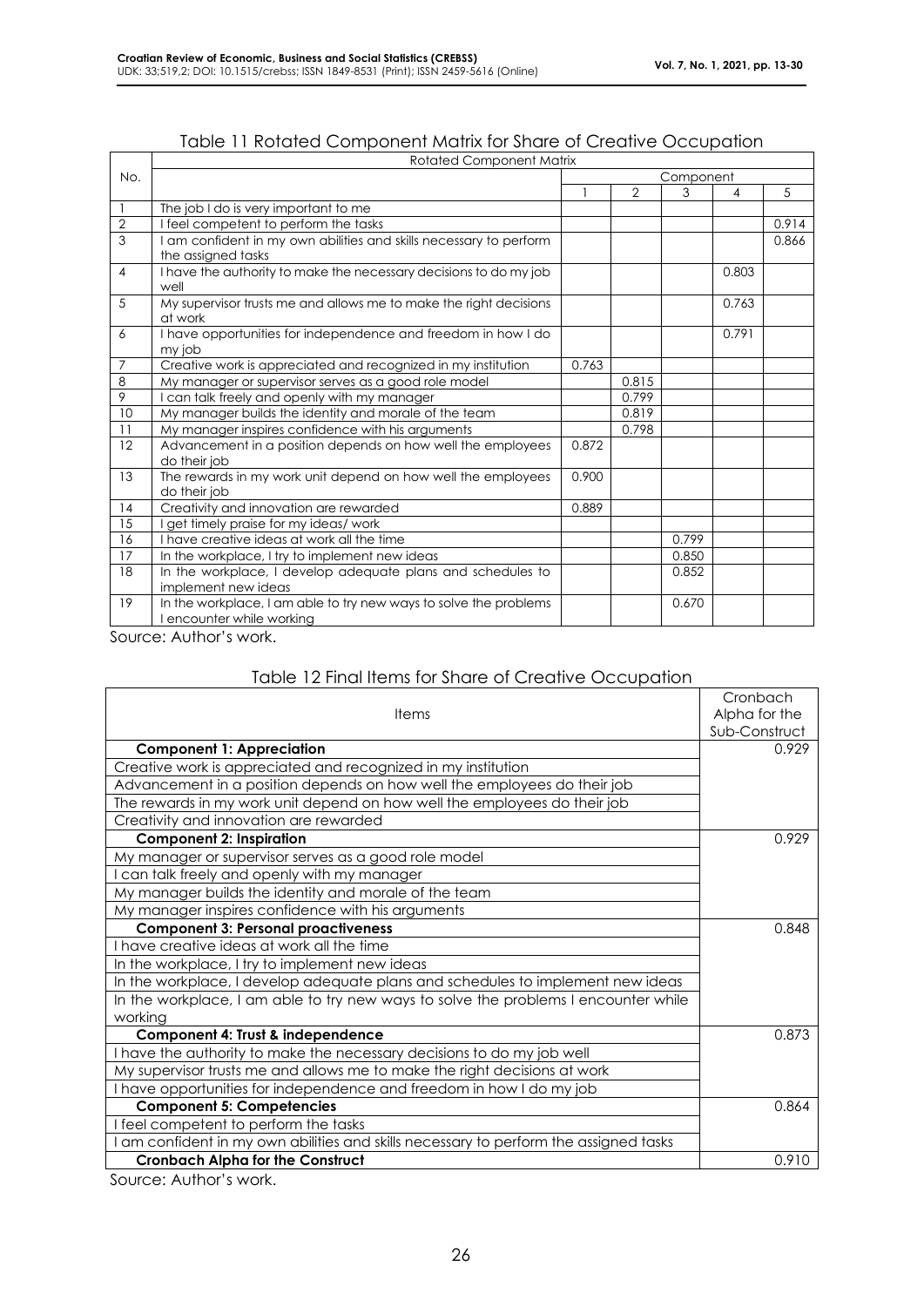|                                     | N   | Min | Max | Mean | Std. deviation |
|-------------------------------------|-----|-----|-----|------|----------------|
| Component 1: Appreciation           | 214 |     |     | 2.50 |                |
| Component 2: Inspiration            | 214 |     |     | 3.41 | .08            |
| Component 3: Personal proactiveness | 214 |     |     | 3.79 | 0.76           |
| Component 4: Trust & independence   | 214 |     |     | 3.68 | 03             |
| Component 5: Competencies           | 214 |     |     | 4.53 | 53.ر           |

| Table 13 Descriptive statistics for Share of Creative Occupation |
|------------------------------------------------------------------|
|------------------------------------------------------------------|

Source: Author's work.

### **Conclusion**

The main aim of this paper was to provide some empirical support regarding the reliability of the instrument which was developed in order to measure PSI, by using exploratory factor analysis. This research empirically supported some previous research results regarding the main constructs in measuring innovation performance in the PS. Various notable initiatives have happened in Europe and outside with the aim to enhance the understanding of public sector innovation and to examine the data collection tools, but rather narrow data was collected, so that additional research is advisable.

The results indicate that the questionnaire used to measure innovation capabilities, wider sector conditions for innovation, sources of information and the share of creative occupation construct is reliable. The factor analysis produced four factors for innovation capabilities, two for wider public sector conditions for innovation, two for sources of information and five factors for share of creative occupation. Each component was able to explain from 65% to 78% of the construct. The reliability analysis results showed that items from all four constructs are relevant for this research setting and contribute to the general reliability instrument with a high Cronbach's alpha value, ranging from 0.832 to 0.932.

The main analysis results showed that innovation capabilities were measured by using four sub-constructs, which are leadership, people management, proactiveness and networking. Prior research by Head (2013) and Taylor (2018) also confirmed that factors that can influence the innovation performance in the PS, among others, encompass superior leadership and project management skills, networking. Furthermore, Mongey (2013) explained the management is the one who supports innovation, improves people management, and the establishes a common entrepreneurial objective within the institution.

The wider public sector conditions construct was measured through two subconstructs that are internal and external. Mongey (2013) also explained that every successful institution requires an overall understanding of the internal conditions affecting innovation. Bland et al. (2010) emphasised that resources, talent and quality skills are necessary in order to place innovative ideas into practice. The support of the whole institutional structure is a key for a successful implementation of the innovative institutional activities. Furthermore, Andersen, Jakobsen (2018) verified that in order to understand the public sector performance, it is also important to consider the external factors, as the political pressure, horizontal factors as compliance pressures, citizen needs and others.

The sources of information construct were measured using two sub-constructs, which are receiving and searching information. Daglio, Gerson, Kitchen (2014) verified that searching and sharing information is essential for the improvement of innovation. Furthermore, Abukhait, Bani-Melhem, Zeffane (2019) also explained that knowledge sharing includes a mutual exchange of task information and working expertise in which it enhances innovative employee behaviour and fosters critical thinking.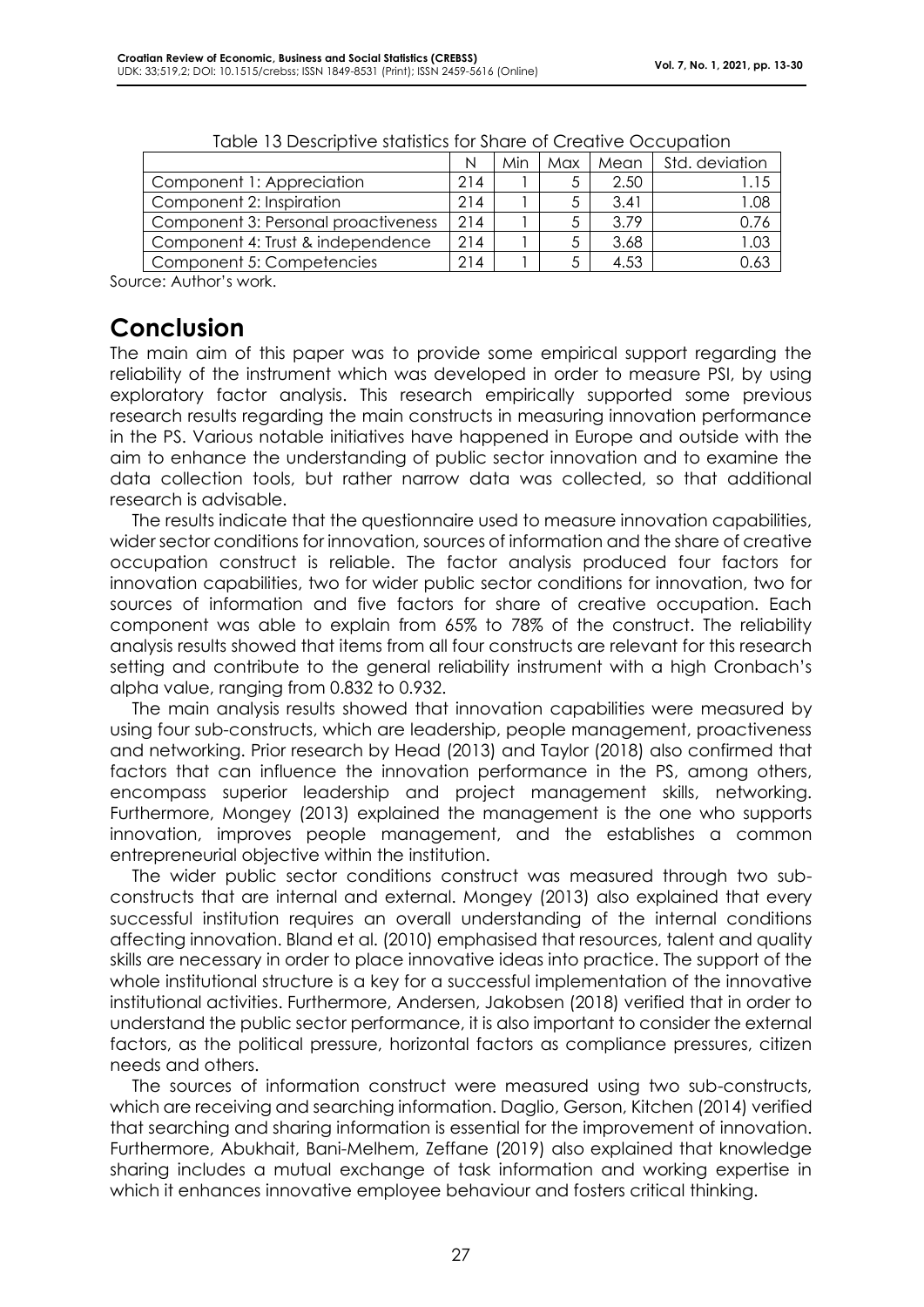The share of creative occupation was measured through five sub-constructs that are appreciation, inspiration, personal proactiveness, trust and independence, and competencies. Mongey (2013) also underlined that PS institutions should inspire, encourage and appreciate their employees in innovating. Inspiration is, in most cases, intrinsic, but it is also highly dependent on the working environment, whereas opportunity refers mostly on the provision of trust and independence, and resources. Rivera-León, Simmonds, Roman (2012) explained that it is probable that innovation will occur in institutional cultures, which stimulate and provide rewards based on competencies and personal endeavour.

These results facilitated the identification of suitable factors and number of factors reflecting innovation capabilities, wider sector conditions for innovation, sources of information and the share of creative occupation in the FBiH public sector. Even though the Cronbach's alpha value of each construct exceeded the minimum threshold which was set by Awang et al. (2015), the conduction of a more rigorous analysis may be recommended in order confirm the validity and reliability, for example by using the confirmatory factor analysis.

Nevertheless, this research is a good starting point as it has provided and analysed the first instrument in measuring public sector innovation performance in FBiH. Furthermore, as the area of public sector innovation in FBiH is still vague this instrument can be used to assess the current situation and decide on some further steps in order to enhance PSI in the entity and the country.

The main contribution of this paper was the development of the first measuring instrument of PSI performance in the context of Federation of Bosnia and Herzegovina. This research provided an empirical support on the reliability and the identification of several factors of each construct and deepened the understanding on measuring public sector innovation performance in the current literature and in a developing country context.

# **References**

- 1. Abukhait, R. M., Bani-Melhem, S., Zeffane, R. (2019). Empowerment, Knowledge Sharing and Innovative Behaviours: Exploring Gender Differences. *International Journal of Innovation Management*, Vol. 23, No. 1, pp. 1-28.
- 2. Albury, D. (2005). Fostering innovation in public services. *Public money and management*, Vol. 25, No*.* 1, pp. 51-56.
- 3. Andersen, S. C., Jakobsen, M. L. (2018). Political Pressure, Conformity Pressure, and Performance Information as Drivers of Public Sector Innovation Adoption. *International Public Management Journal,* Vol. 21, No. 2, pp. 213-242.
- 4. Armbruster, H., Bikfalvi, A., Kinkel, S., Lay, G. (2008). Organizational innovation: The challenge of measuring non-technical innovation in large-scale surveys. *Technovation*, Vol. 28, No. 10, pp. 644-657.
- 5. Audenaert, M., Decramer, A., George, B., Verschuere, B., Van Waeyenberg, T. (2019). When employee performance management affects individual innovation in public organizations: The role of consistency and LMX. *The International Journal of Human Resource Management*, Vol. 30, No. 5, pp. 815-834.
- 6. Australian Public Service Commission (APSC) (2012). *State of the Service Report: State of the Service Series 2010-2011*. Canberr, Commonwealth of Australia.
- 7. Awang, Z., Afthanorhan, A., Mohamad, M., Asri, M. A. M. (2015). An evaluation of measurement model for medical tourism research: the confirmatory factor analysis approach. *International Journal of Tourism Policy*, Vol. 6, No. 1, pp. 29-45.
- 8. Bailey, S. J. (2002). *Public sector economics: theory, policy and practice*. Basingstroke, Palgrave Macmillan.
- 9. Bartlett, D., Dibben, P. (2002). Public sector innovation and entrepreneurship: Case studies from local government. *Local government studies*, Vol. 28, No. 4, pp. 107-121.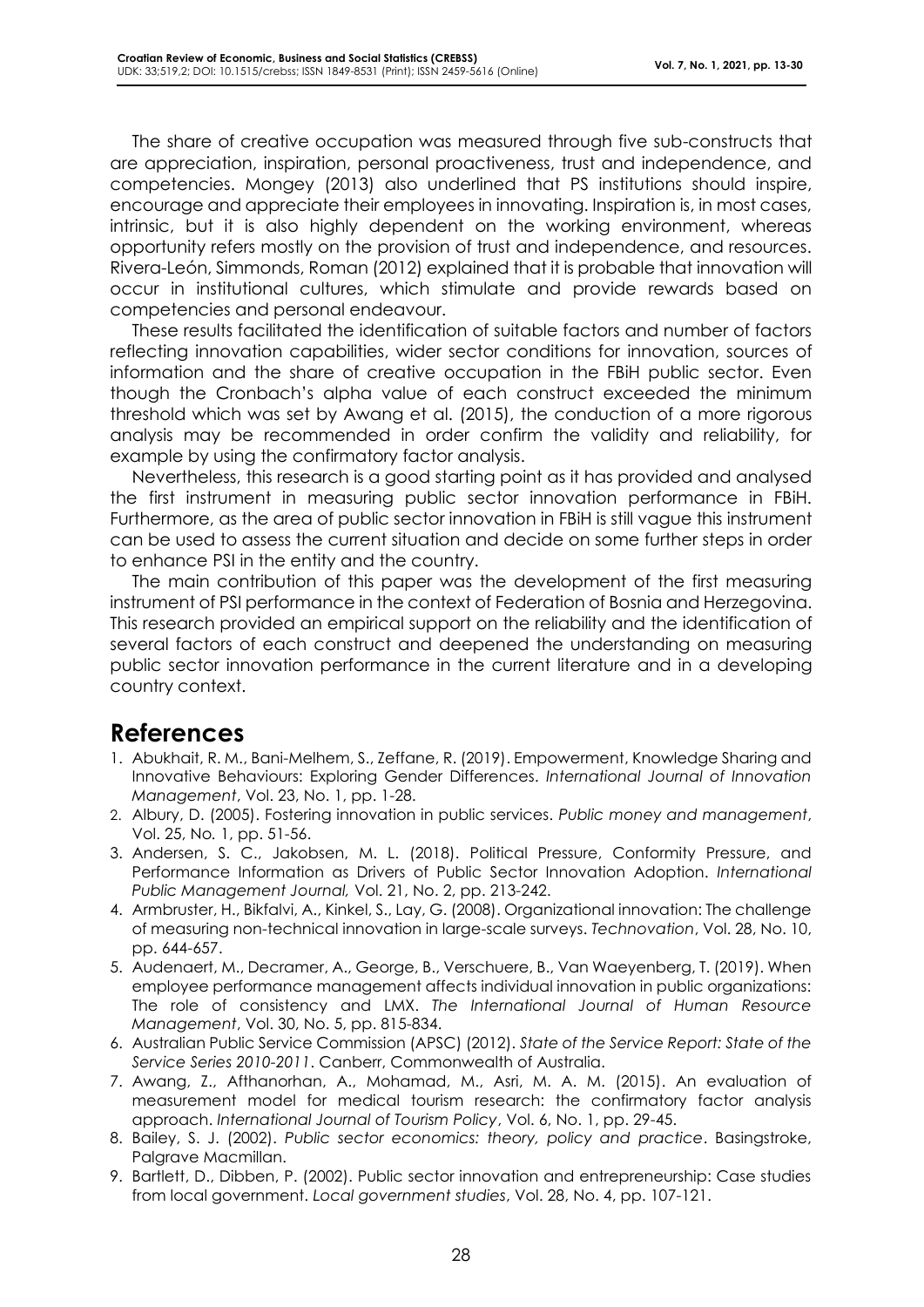- 10.Bland, T., Bruk, B., Kim, D., Lee, K. T. (2010). Enhancing public sector innovation: Examining the network-innovation relationship. *The innovation journal: The public sector innovation journal*, Vol. 15, No. 3, pp. 1-17.
- 11.Bloch, C., Bugge, M. M. (2013). Public sector innovation From theory to measurement. *Structural change and economic dynamics*, Vol. 27, No. 1, pp. 133-145.
- 12.Bommert, B. (2010). Collaborative innovation in the public sector. *International public management review*, Vol. 11, No. 1, pp. 15–33.
- 13.Daglio, M., Gerson D., Kitchen, H. (2014). *Building Organisational Capacity for Public Sector Innovation.* Paris, OECD.
- 14.Damanpour, F., Schneider, M. (2006). Phases of the adoption of innovation in organizations: effects of environment, organization and top managers. *British journal of Management*, Vol. 17, No. 3, pp. 215-236.
- 15.Damanpour, F., Schneider, M. (2008). Characteristics of innovation and innovation adoption in public organizations: Assessing the role of managers. *Journal of public administration research and theory*, Vol. 19, No. 3, pp. 495-522.
- 16.Fernandez, S., Moldogaziev, T. (2012). Using employee empowerment to encourage innovative behavior in the public sector. *Journal of Public Administration Research and Theory*, Vol. 23, No. 1, pp. 155-187.
- 17.Fricker, R. D. (2008). Sampling methods for web and e-mail surveys. *The SAGE handbook of online research methods*, Vol. 20, No.1, pp. 195-216.
- 18.George, D., Mallery, P. (2016). *IBM SPSS Statistics 23 Step by Step: A Simple Guide and Reference.* New York, Routledge.
- 19.Gittelman, M. (2006). National institutions, public–private knowledge flows, and innovation performance: A comparative study of the biotechnology industry in the US and France. *Research Policy*, Vol. 35, No*.* 7, pp. 1052-1068.
- 20.Hair, J. F., Black, W. C., Babin, B. J., Anderson, R. E. (2010). *Multivariate Data Analysis*. Harlow, Pearson.
- 21.Head, G. (2013). *Creating an Innovative Public Sector*. New South Wales, Public Service Commission.
- 22.Hollanders, H., Arundel, A., Buligescu, B. (2013). *European Public Sector Innovation Scoreboard.* Belgium, European Commission.
- 23.Hughes, A., Moore, K., Kataria, N. (2011). *Innovation in Public Sector Organisations: A pilot survey for measuring innovation across the public sector.* London, NESTA.
- 24.Kafouros, M. I., Buckley, P. J., Sharp, J. A., Wang, C. (2008). The role of internationalization in explaining innovation performance. *Technovation*, Vol. 28, No.1, pp. 63-74.
- 25.Keping, Y. (2018). Governance and Good Governance: A New Framework for Political Analysis. *Fudan Journal of the Humanities and Social Sciences*, Vol. 11, No*.* 1, pp. 1-8.
- 26.Kline, R. B. (2013). *Exploratory and confirmatory factor analysis: Applied quantitative analysis in the social sciences*. New York, Routledge.
- 27.Kurz, V., Hüsig, S., Dowling, M. (2018). What drives different employee types of innovative behaviour? Development and test of an integrative model of employee driven innovation in German firms. *International Journal of Entrepreneurship and Innovation Management*, Vol. 22, No*.* 4, pp. 397-426.
- 28.Lattin, J. M., Carroll, J.D., Green, P.E. (2003). Analyzing multivariate data. Cole Pacific Grove, Thomson Brooks.
- 29.Lewis, J. M., Ricard, L. M., Klijn, E. H. (2018). How innovation drivers, networking and leadership shape public sector innovation capacity. *International Review of Administrative Sciences*, Vol. 84, No*.* 2, pp. 288-307.
- 30.Lin, C., Lin, P., Song, F. M., Li, C. (2011). Managerial incentives, CEO characteristics and corporate innovation in China's private sector. *Journal of Comparative Economics*, Vol. 39, No*.* 2, pp. 176-190.
- 31.Lundvall, B. Å., Nielsen, P. (2007). Knowledge management and innovation performance. *International Journal of Manpower*, Vol. 28, No*.* 3, pp. 207-223.
- 32.Mongey, O. (2013). *Innovation in the Irish public sector.* Sligo, Institute of Technology.
- 33.Mulgan, G., Albury, D. (2003). Innovation in the public sector. *Strategy Unit, Cabinet Office*, Vol. 1, No. 1, pp. 40-55.